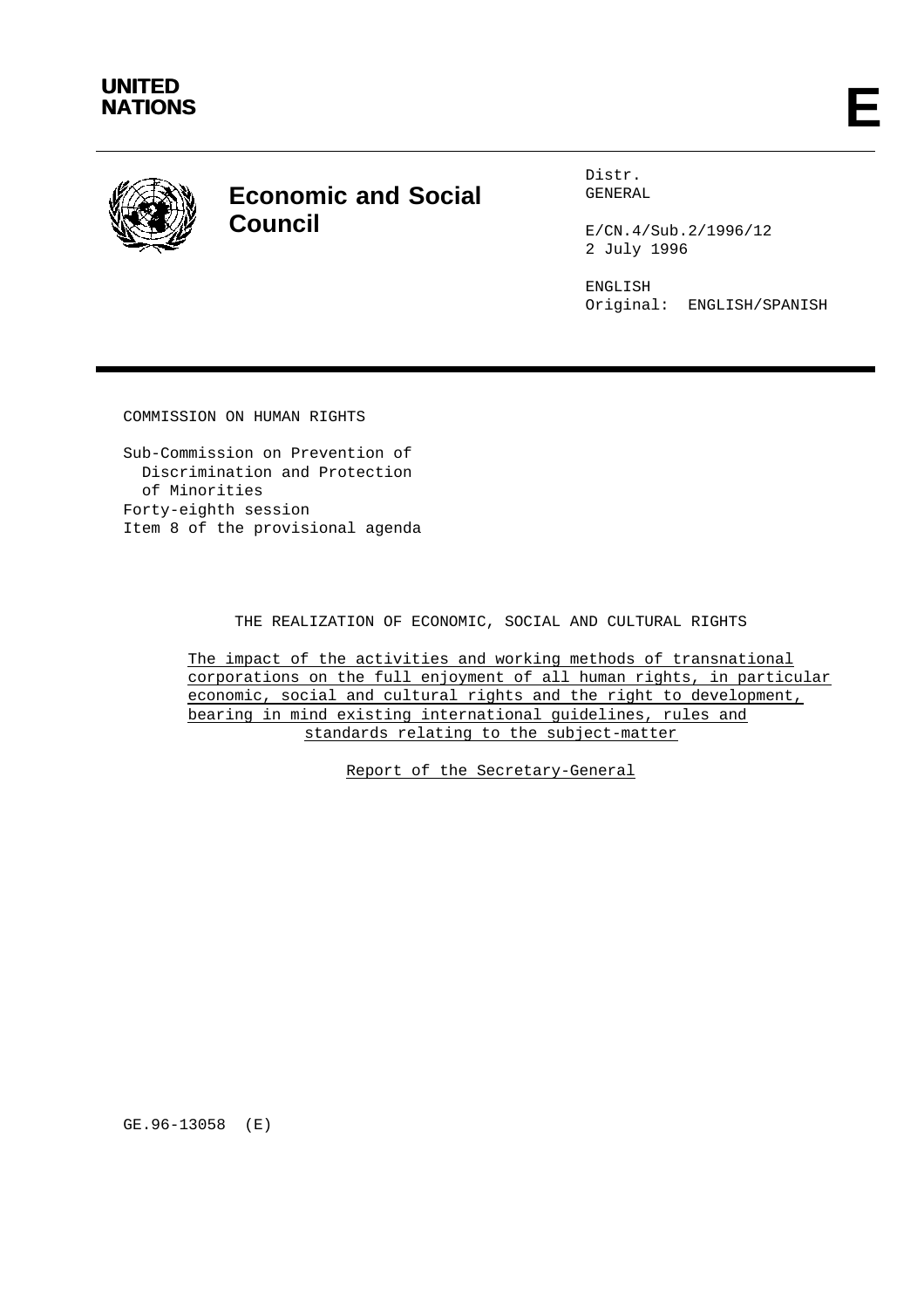# CONTENTS

# Paragraphs

|       |                                         |                                                                                                     |           | $1 - 6$  |
|-------|-----------------------------------------|-----------------------------------------------------------------------------------------------------|-----------|----------|
| $I$ . | Science and technology and human rights |                                                                                                     |           | $7 - 59$ |
|       | Α.                                      | The right to take part in cultural life and to enjoy<br>the benefits of scientific progress and its | $8 - 16$  |          |
|       | B.                                      | TNCs, transfer of technology and specific human rights.                                             | $17 - 59$ |          |
|       |                                         |                                                                                                     | $26 -$    | 32       |
|       |                                         |                                                                                                     | $33 - 43$ |          |
|       |                                         | Right to work and to the enjoyment of just and<br>favourable conditions of work                     | $44 - 49$ |          |
|       |                                         | Right to information                                                                                | $50 - 59$ |          |
| II.   |                                         | International legal framework relating to TNCs                                                      | $60 -$    | 70       |
| III.  |                                         | Towards a new international regulatory framework                                                    | $71 - 85$ |          |
| IV.   |                                         | International cooperation 86 - 102                                                                  |           |          |
| V.    |                                         | Science and technology: a people-centred approach 103 - 124                                         |           |          |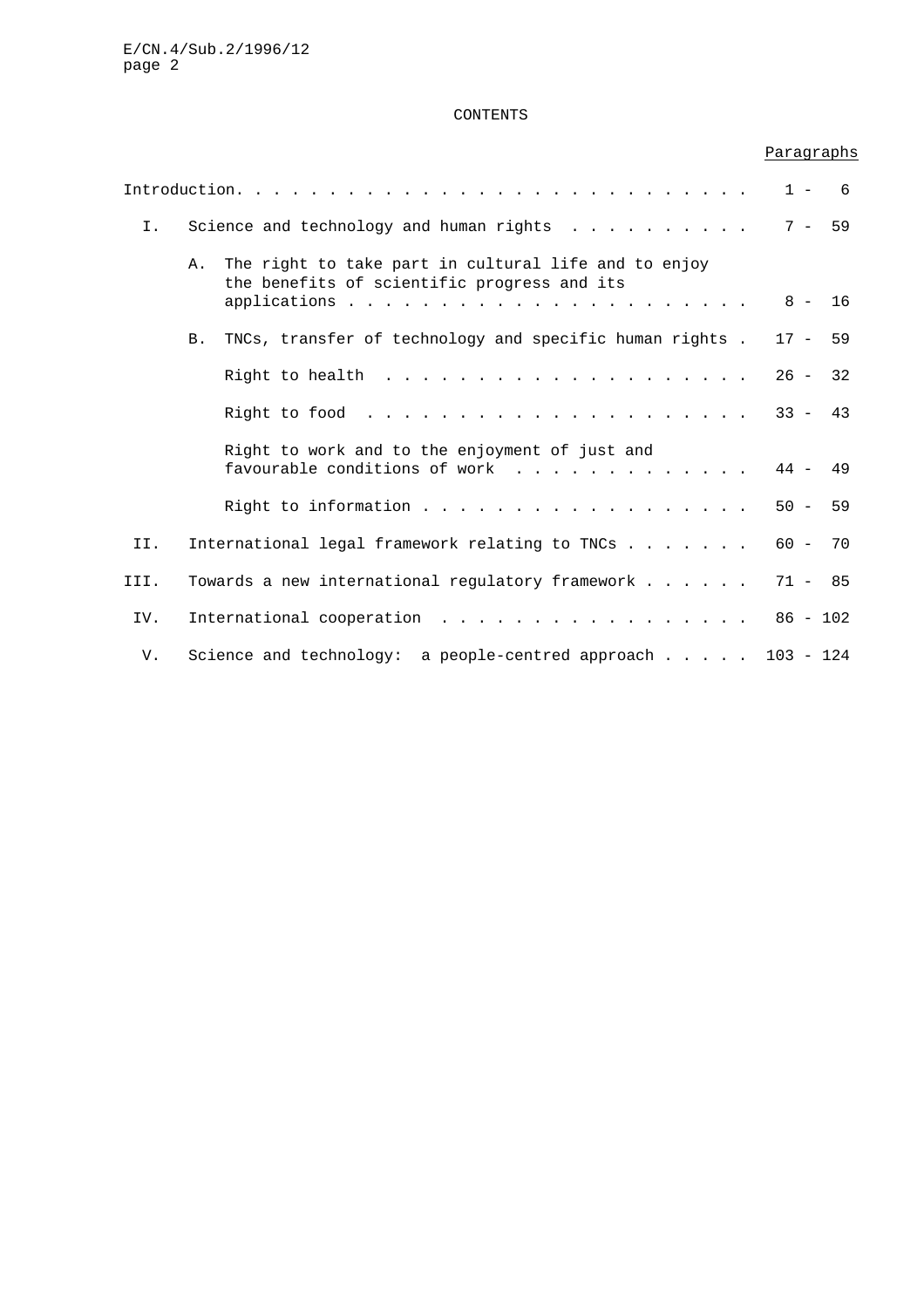# Introduction

1. At its forty-seventh session in 1995, the Sub-Commission, in resolution 1995/31, recalling the provisions of the Charter which established that one of the purposes of the United Nations is to achieve international cooperation in solving international problems of an economic, social, cultural or humanitarian character and in promoting and encouraging respect for human rights for all, and mindful of the Vienna Declaration and Programme of Action in which the need is underlined for a concerted effort to ensure recognition of economic, social and cultural rights at the national, regional and international levels, requested the Secretary-General to prepare for its consideration at its forty-eighth session a report on the impact of the activities and working methods of transnational corporations on the full enjoyment of all human rights, in particular economic, social and cultural rights and the right to development, bearing in mind existing international guidelines, rules and standards relating to the subject-matter.

2. In paragraph 3 of the resolution, the Sub-Commission also requested the Secretary-General to invite Governments and intergovernmental and non-governmental organizations to submit information on the subject-matter. Accordingly, the Secretary-General, in a note verbale and letter dated 26 March 1996, invited Governments, specialized agencies, as well as intergovernmental and non-governmental organizations to transmit information relevant to the subject-matter.

3. As at 31 May 1996, replies were received from the following Governments, United Nations specialized agencies, intergovernmental and non-governmental organizations.

(a) Governments: Argentina, Germany;

(b) United Nations bodies and specialized agencies: Department for Economic and Social Information and Policy Analysis, Economic Commission for Europe, Economic Commission for Latin America and the Caribbean, United Nations Conference on Trade and Development, United Nations Environment Programme, United Nations University, International Labour Organization, World Health Organization, World Bank, International Monetary Fund, United Nations Industrial Development Organization;

(c) Intergovernmental organization: South Centre;

(d) Non-governmental organizations: African Association of Education for Development; American Association of Jurists; Habitat International Coalition; International Confederation of Free Trade Unions; World Federation of Scientific Workers. The American Association of Jurists also sent information relating to the subject-matter from the Third World Network, the Rural Advancement Foundation International (RAFI), Genetic Resources Action International, Statements of the Regional Meetings of Indigenous Representatives on the Conservation and Protection of Indigenous Knowledge funded by the United Nations Development Programme (UNDP) and the Declaration of NGOs, UNCTAD-IX, 1996. The African Association of Education for Development sent material from World Wildlife Fund, Réseau des ONG européenes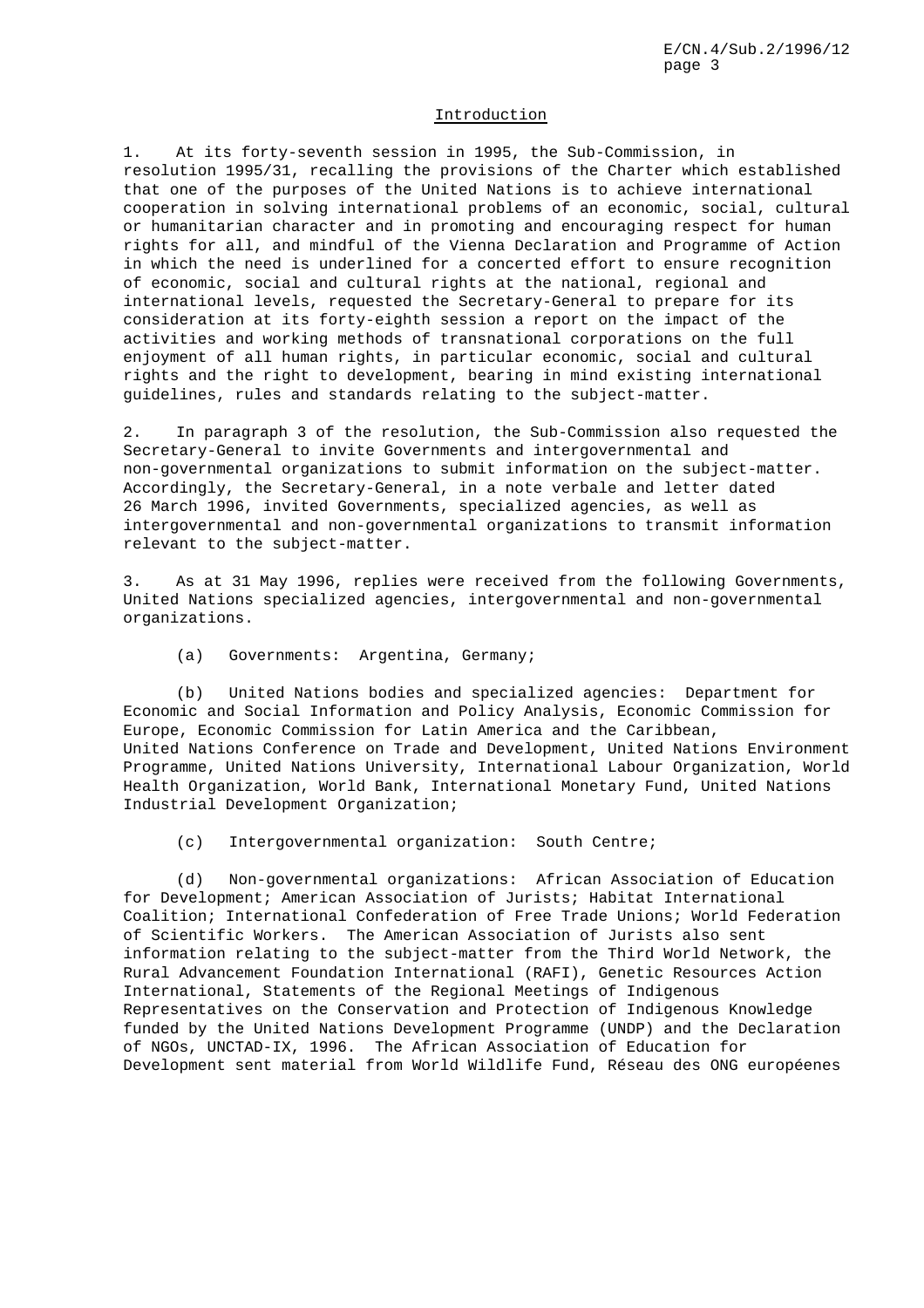sur les questions agro-alimentaires et le développement (RONGEAD), Consumer Unity and Trust Society and South Asia Watch on Trade, Economics and Environment (SAWTEE).

4. The present report contains a synthesis of the information received on the above subject, but does not include information related to the subject-matter addressed in the report submitted at the previous session of the Sub-Commission. In order to supplement the information received, the present report draws upon relevant information available within the United Nations system, including, inter alia, international instruments, reports and studies prepared by human rights organs. The sources are indicated in the body of the text as well as in the notes found at the end of the present report. The present report should be read in conjunction with the background document prepared by the Secretary-General on the relationship between the enjoyment of human rights, in particular international labour and trade union rights, and the working methods and activities of transnational corporations (E/CN.4/Sub.2/1995/11).

5. Any additional comments and proposals received by the Secretary-General pursuant to his request will be compiled and submitted in addenda to this report.

6. The present report addresses the consequences of the activities and methods of work of TNCs on the transfer of technology and information and their impact on the realization of human rights, in particular economic, social and cultural rights and the right to development, bearing in mind existing international guidelines, rules and standards relating to the subject-matter. Chapter I of the report addresses the human rights issues relevant to the transfer of technology and information; chapter II considers the international legal framework relating to TNCs; chapter III considers the need for a new international regulatory framework; chapter IV presents the relevant norms related to international cooperation; and chapter V considers the need for a people-centred approach to addressing the problems considered in chapter I.

## I. SCIENCE AND TECHNOLOGY AND HUMAN RIGHTS

7. The report of the Secretary-General submitted to the Sub-Commission at its previous session (E/CN.4/Sub.2/1995/11) described how the global strategies of TNCs are having an adverse effect on the realization of human rights, in particular international labour and trade union rights. In the context of the present report, it is important to recall the following: "Strategies employed by some TNCs may limit the diffusion of benefits accruing from their activities. Firms may seek to maintain their competitiveness by, for instance, internalizing the market, i.e. by internally controlling and coordinating ownership-specific and location-specific advantages and other assets owned by them, rather than licensing the right to use these assets to indigenous firms located in the country of production. Franchising the conclusion of management contracts, partnerships and joint ventures are other means by which service TNCs are internalizing their advantages while, at the same time, gaining access to foreign markets" (para. 44).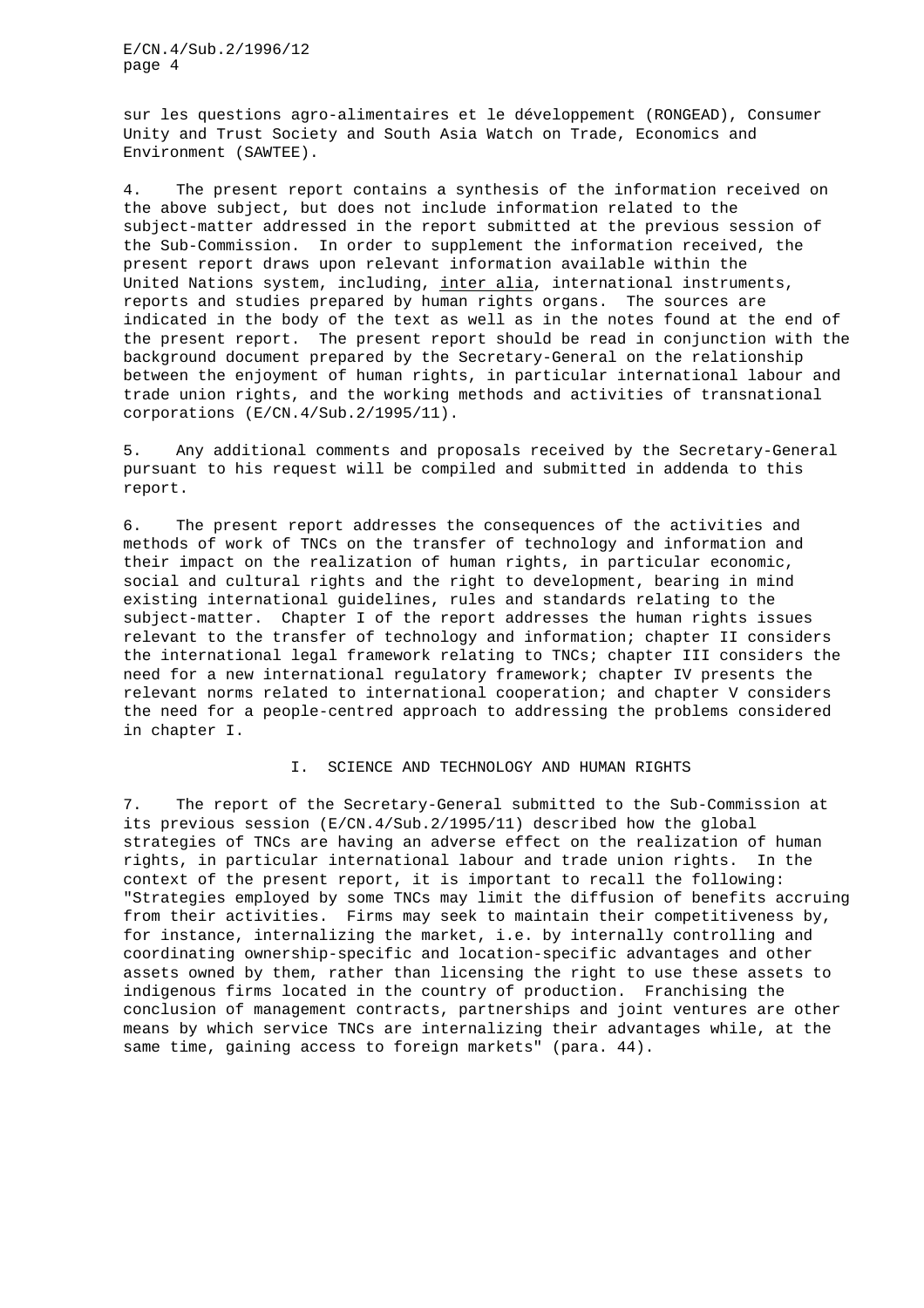# A. The right to take part in cultural life and to enjoy the benefits of scientific progress and its applications

8. The right to take part in cultural life and to enjoy the benefits of scientific progress and its applications is an individual as well as a collective right. The Special Rapporteur of the Sub-Commission, Aureliu Cristescu, pointed out that the right of access to knowledge, the right to take part in scientific advancement and to enjoy its benefits, and to make a contribution towards the enrichment of cultural life, are all part of the right to culture. 1/ According to traditional scientific ethic and international human rights standards, the fruits of scientific labour are to be made available for the benefit of all of humanity. The Declaration of the Principles of International Cultural Cooperation 2/ proclaimed that: "(1) Each culture has a dignity and value which must be respected and preserved. (2) Every people has the right and the duty to develop its culture. (3) In their rich variety and diversity, and in the reciprocal influences they exert on one another, all cultures form part of the common heritage belonging to all mankind" (art. 1).

9. Human rights in the field of culture were first formulated in the Universal Declaration of Human Rights. The Universal Declaration recognized that "Everyone has the right freely to participate in the cultural life of the community ... and to share in scientific advancement and its benefits" (art. 27). Later, the International Covenant on Economic, Social and Cultural Rights likewise recognized the right of everyone "to take part in cultural life" and "to enjoy the benefits of scientific progress and its applications" (art. 15 (1) (a) (b)). It went further in outlining the steps States should take for the full realization of this right, which include "those necessary for the conservation, the development and the diffusion of science and culture" (art. 15 (2)). States parties also undertook "to respect the freedom indispensable for scientific research and creative activity", and recognized the importance of encouraging and developing "international contacts and cooperation in the scientific and cultural fields"  $(\text{art. } 15 \ (4))$ . The Declaration of the Principles of International Cultural Cooperation proclaimed that the aims of international cultural cooperation should be, inter alia, "to enable everyone to have access to knowledge ... to share in advances made in science in all parts of the world and in the resulting benefits  $\ldots$  " (art. IV  $(4)$ ).

10. As a collective right, the right under consideration is associated with right of peoples to self-determination, which includes the exercise of their inalienable right to full sovereignty over all their natural wealth and resources, involves the right of all peoples freely to determine, without external interference, their political status and to pursue their economic, social and cultural development. Cristescu pointed out that, by virtue of the principle of equal rights and self-determination of peoples, all peoples have the right, in full freedom and without external interference, to pursue their cultural development. He drew attention to the interest and concern over "cultural rights" which has many roots, "including the increasing industrialization and mechanization of the world". Developing countries are also concerned with protecting "new indigenous cultures from the onslaught of urbanization and industrialization". Moreover, "the content of cultural rights is closely linked with the political right of self-determination, with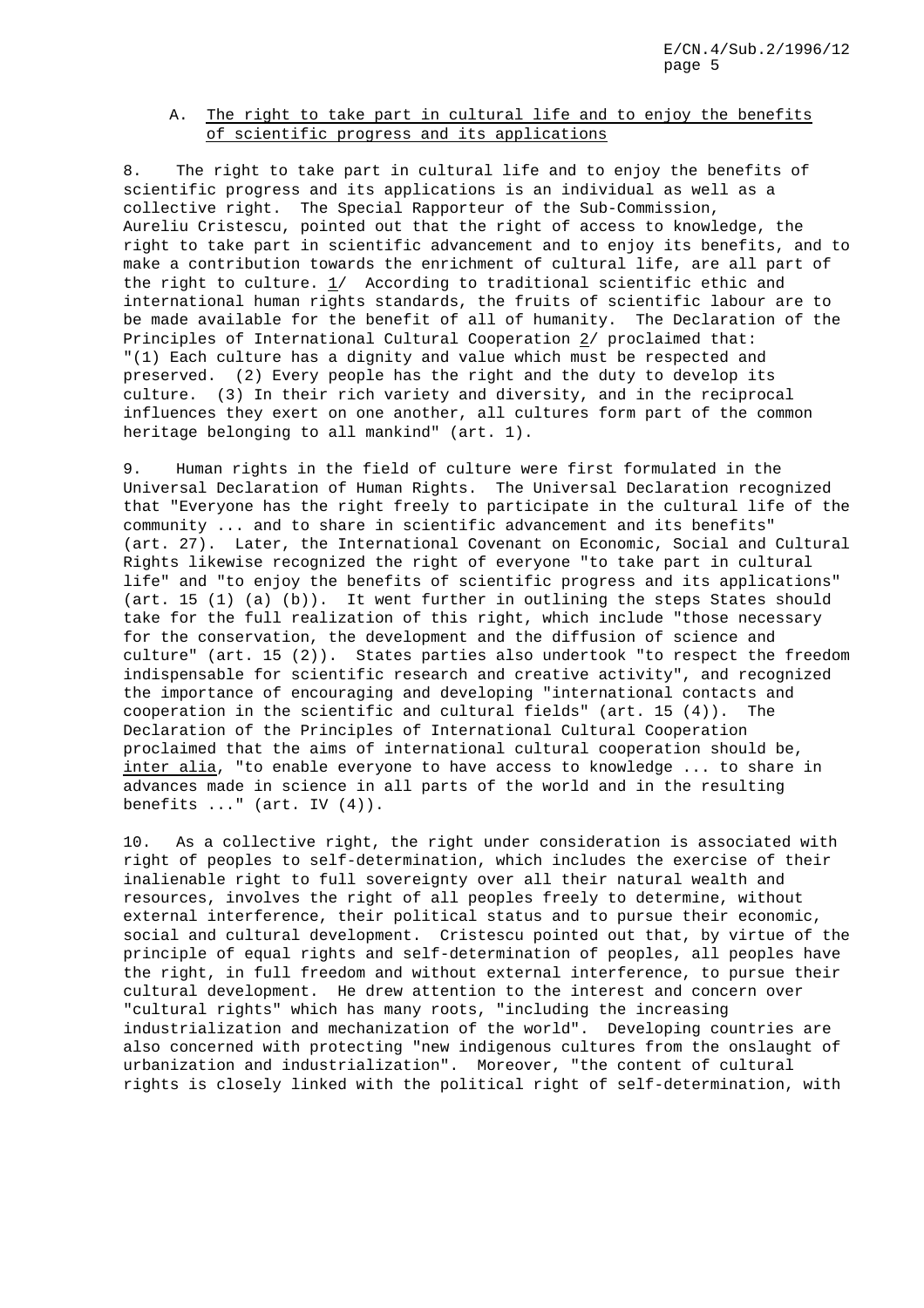the quest for an indigenous culture as a means of liberation and rebirth, a new meaning for national dignity. For these countries, cultural rights mean, first of all, development, practical education." 3/

11. Provisions relating to the right of peoples to self-determination are common to both international covenants and appear as chapeau articles; as such, the right to self-determination is essential for the realization of all other human rights contained in both instruments. The Declaration on the Right to Development 4/ also recognizes, as a basic condition for the realization of the right to development, "the full realization of the right of peoples to self-determination, which includes, subject to the relevant provisions of both International Covenants on Human Rights, the exercise of their inalienable right to full sovereignty over all their natural wealth and resources" (art. 1).

12. The Declaration on Social Progress and Development 5/ provided that social progress and development should also aim at the attainment of "equitable sharing of scientific and technological advances by developed and developing countries" as one of its main goals (art. 13). The right of every State "to benefit from the advances and developments in science and technology for the acceleration of its economic and social development" was incorporated in the Charter of Economic Rights and Duties of States 6/ (art. 13 (1)).

13. The Special Rapporteur, Héctor Gross Espiell, pointed out that the economic content of the right of peoples to self-determination, finds its expression in particular "in the right to permanent sovereignty over natural resources" which includes "problems raised by nationalisations and the harmful activities that may be undertaken in this area by transnational or multinational enterprises".  $7/$  One of the main problems that may arise in connection with the activities of TNCs is that their operation can create monopolistic or oligopolistic positions that have effects on the transfer of technology, conditions of work as well as on important areas like communications.

14. The principle that States have the right to regulate the activities of TNCs in accordance with their own national interests and priorities is recognized in a number of international instruments, in particular General Assembly resolution 1803 (XVII) of 14 December 1962 on "Permanent sovereignty over natural resources". It laid down that the import of foreign capital required for the exploration, development and disposition of such resources should be "in conformity with the rules and conditions which the peoples and nations freely consider to be necessary or desirable with regard to the authorization, restriction or prohibition of such activities" (para. 2). In a preambular paragraph, it considered that "the provision of economic and technical assistance, loans and increased foreign investment must not be subject to conditions which conflict with the interests of the recipient State".

15. The Charter of Economic Rights and Duties of States recognized the primary responsibility of States "to promote the economic, social and cultural development of its people, to choose its means and goals of development, to fully mobilize and use its resources, to implement progressive economic and social reforms and to ensure the full participation of its people in the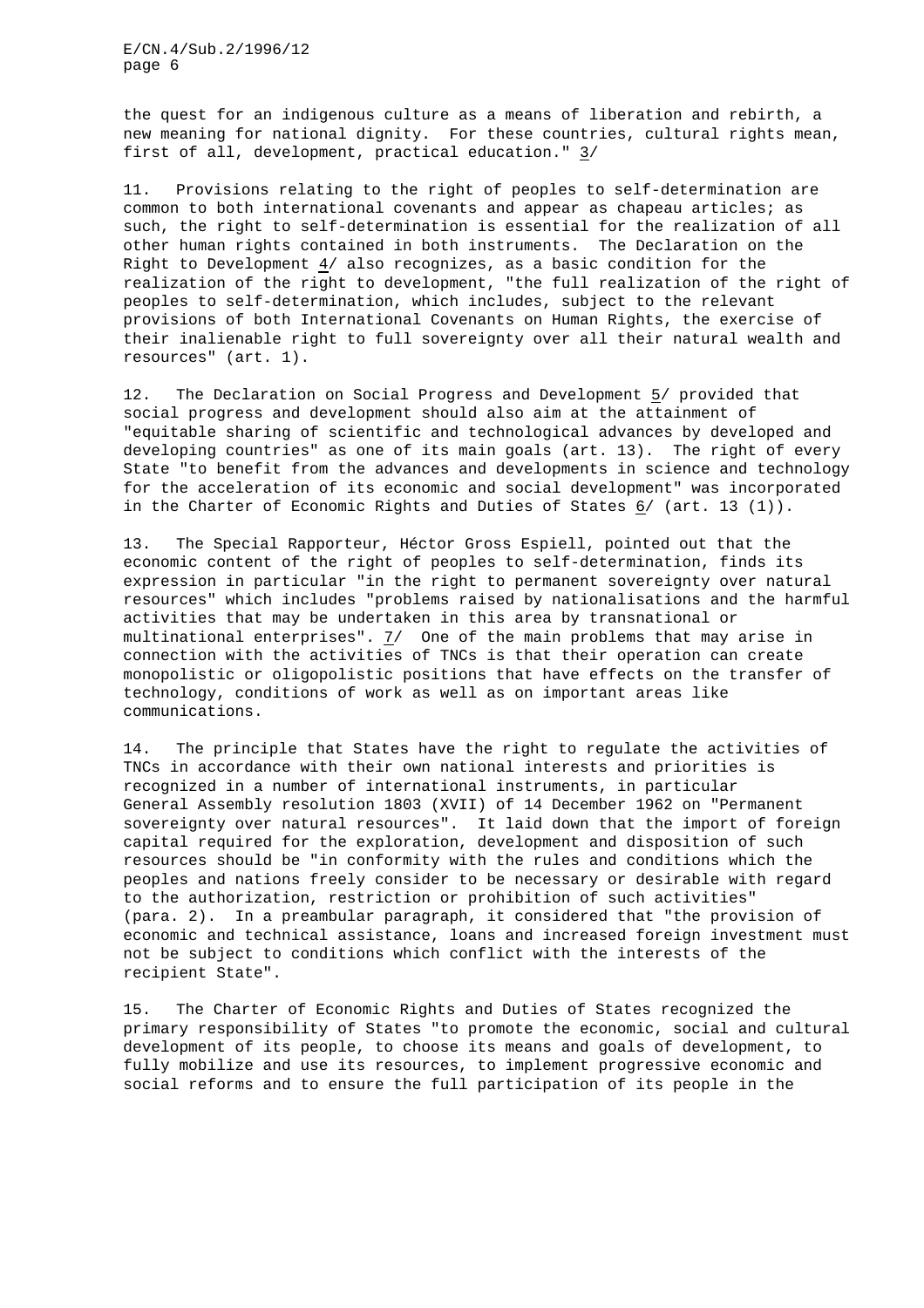process and benefits of development" (art. 7), and laid down, in the following provisions, the right of States to regulate the activities of TNCs in accordance with their own national interests and priorities:

(a) Each State has the right to regulate and exercise authority over foreign investment within its national jurisdiction in accordance with its laws and regulations and in conformity with its national objective and priorities. No State shall be compelled to grant preferential treatment to foreign investments (art. 2 (2) (a));

(b) Each State has the right to regulate and supervise the activities of TNCs within its national jurisdiction and take measures to ensure that such activities comply with its laws, rules and regulations and conform with its economic and social policies. TNCs shall not intervene in the internal affairs of a host State (art. 2 (2) (b));

(c) Each State has the right to nationalize, expropriate or transfer ownership of foreign property ... (art. 2 (2) (c)).

16. The Declaration on the Establishment of a New International Economic Order 8/ proclaimed that such an order should be founded on full respect for, inter alia, the following principle: "full permanent sovereignty of every State over its natural resources and all economic activities. In order to safeguard these resources, each State is entitled to exercise effective control over them and their exploitation with means suitable to its own situation, including the right to nationalization or transfer of ownership to its nationals, this right being an expression of the full permanent sovereignty of the State. No State may be subjected to economic, political or any other type of coercion to prevent the free and full exercise of this inalienable right" (para. 4 (e)).

## B. TNCs, transfer of technology and specific human rights

17. The importance of scientific progress and technological development for the realization of other human rights is also recognized in various international human rights instruments. The International Covenant on Economic, Social and Cultural Rights recognized it as a condition for the realization of other economic, social and cultural rights both in a general provision as well as in separate provisions dealing with specific rights. The general provision requires States to take steps, "especially economic and technical, to the maximum of its available resources, with a view to achieving progressively the full realization of the rights recognized in the present Covenant  $\dots$  (art. 2 (1)). The means and methods to be adopted for the realization of some of these rights were developed in subsequent instruments.

18. The United Nations Commission on Transnational Corporations pointed to the importance of access to new technologies and the role of TNCs:

"Since the 1970s, economic growth has been increasingly associated with new technologies rather than with the use of natural resources, such as energy and minerals. This reflects the fact that production itself has become less materials-intensive and more skill-, knowledge- and technology-intensive ... a rising share of the world's technology flows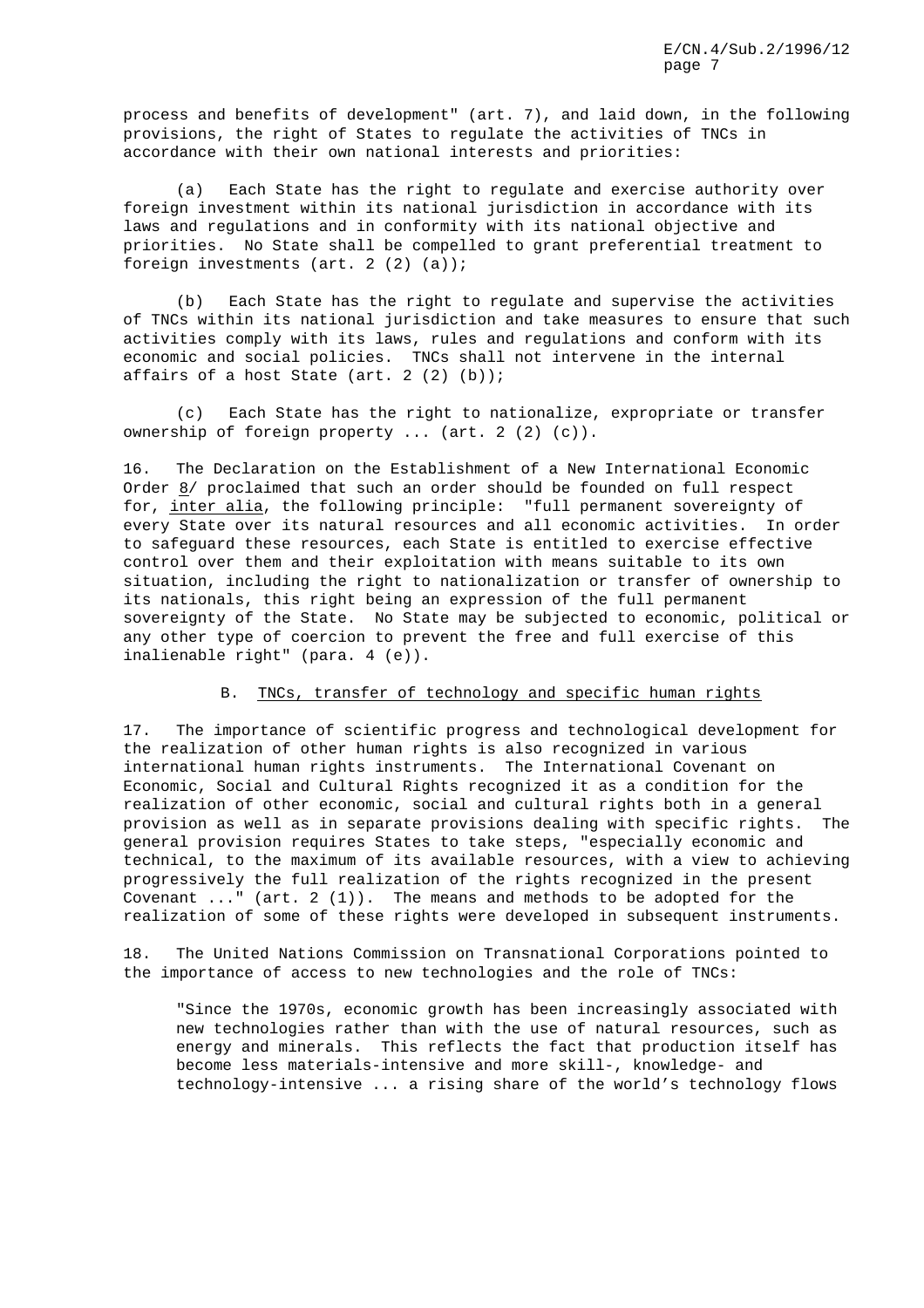is being controlled by transnational corporations or transnational corporation networks and ... transnational corporations are increasingly important vehicles for technology transfer to host countries ... Thus, while technological developments are offering new opportunities for developing countries with adequate infrastructure and human resources to absorb them, the mechanisms through which such technologies are transmitted are converging on transnational corporations ... The question of access to technology via transnational corporations is further complicated by the new organizational structures that are emerging in the international economy as firms seek to access and obtain the maximum benefit from new technological developments. Increasingly, interfirm networks, whereby firms in a network share the information as well as the costs associated with innovation, are being employed by competing firms in a given industry." 9/

19. On the question of technology and skills transfer, it has been argued that "multinational enterprises (MNEs), as the principal holders of advanced productive technology and managerial skills, can enhance a host economy through the transfer and dissemination of such competitive benefits. This argument depends on the willingness of the MNE to share its competitive advantages with local firms and workers. If the technology and know-how involved are unique, it is unlikely that the MNE will readily give up its lead by disseminating its knowledge". 10/

20. The importance of developing local knowledge and technology for the promotion of development is generally recognized. For instance, the ILO Tripartite Declaration provides that TNCs should adapt technologies to the needs and characteristics of the host country and participate in the elaboration of appropriate technologies in the host country (para. 19). Cristescu underlined that a large part of the nation's resources must be constantly reinvested over a long period, with a view to promoting development, and emphasized that each country must establish its own educational and research systems on the basis of the specific requirements of social production.  $11/$ 

21. The recent World Summit for Social Development, in its Programme of Action (A/CONF.166/9), also provides that States should promote a more effective use of existing technologies and indigenous knowledge systems (para. 32 (h)), and encourage labour-intensive investments in economic and social infrastructure that use local resources and create, maintain and rehabilitate community assets in both rural and urban areas (para. 50 (a)).

22. TNCs are strongly influential in the operation of national and international technological infrastructures. One of the main advantages of TNCs is their ability to produce, acquire, master the understanding of and organize the use of technological assets; consequently, they are a major force in shaping international markets for technology. TNCs will seek to control commercial technology markets for maximum gain. However, a distinction may be drawn between markets for conventional technology and markets for high technology which can be developed only by a few very large firms with very high R & D spending and where constant innovation is the basis for competitive success. In high technology areas like electronics, computers, machinery and chemicals, owners will guard the source of their competitive advantage, making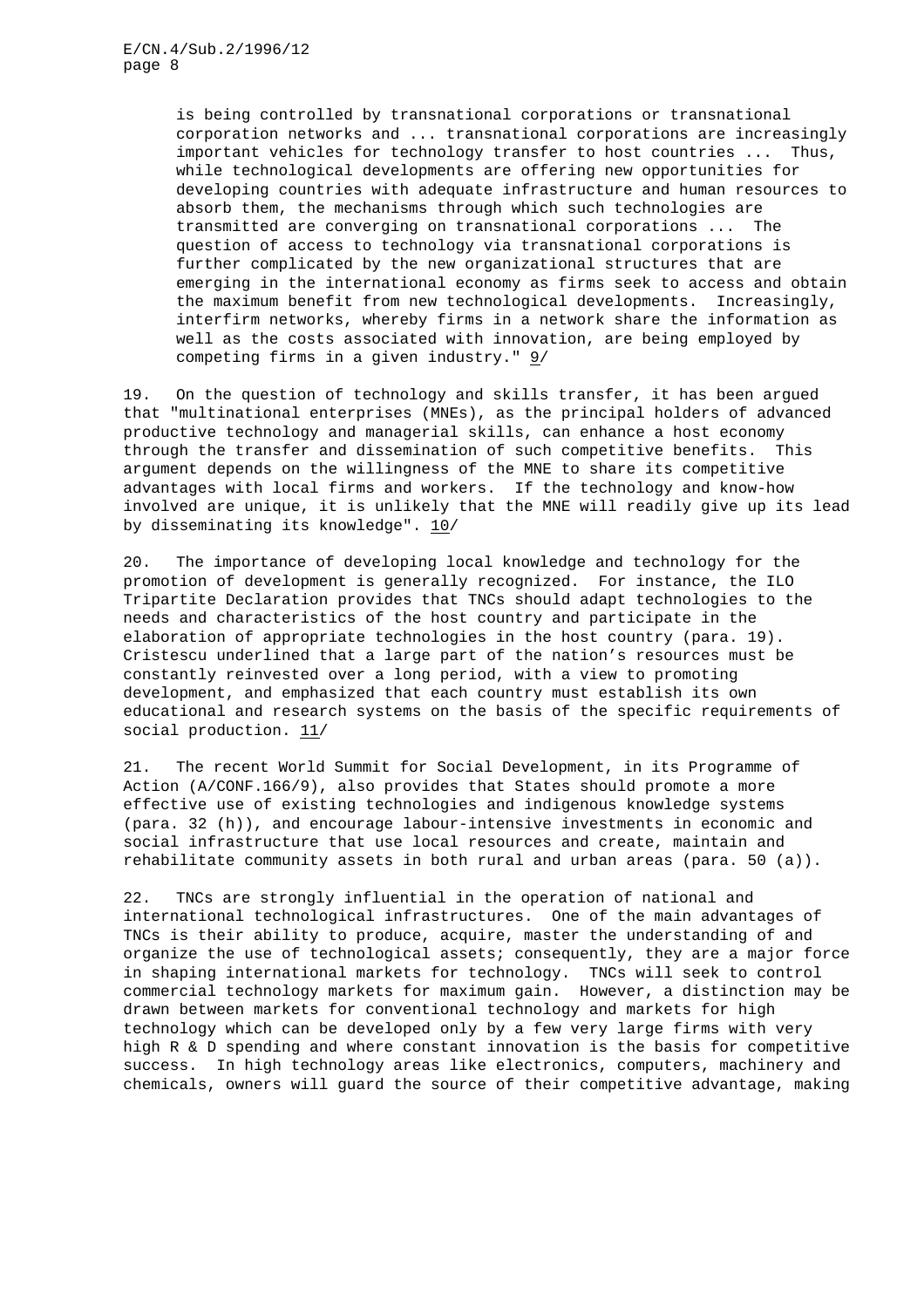their technology available only on restrictive terms. 12/ According to the World Investment Report (UNCTAD 1995), four-fifths of global civilian research and development is undertaken within TNCs.

23. The weak bargaining position of developing countries, owing to a lack of alternative on the domestic market, may create for the technology owner a monopolistic position with the possibility of setting excessive prices and restrictions on the utilization of imported technology. Moreover, since the transfer of technology by transnational owners generally takes place within the firm through direct investment in a controlled subsidiary, it is less likely to be disseminated in the country where the firm is located. Concerns over such monopolistic tendencies of technology suppliers in developing countries provide justification for a greater regulation on international technology transfer in the interests of these countries, in accordance with their national objectives and priorities.

24. These issues are related to the concept of restrictive business practices as defined by the General Assembly in resolution 35/63 in which it adopted the Set of Multilaterally Agreed Equity Principles and Rules for the Control of Restrictive Business Practices (A/C.2/35/6, annex) which contains rules applicable to TNCs: "'Restrictive business practices' means acts or behaviour of enterprises which, through an abuse or acquisition and abuse of a dominant position of market power, limit access to markets or otherwise unduly restrain competition, having or being likely to have adverse effects on international trade, particularly that of developing countries, and on the economic development of these countries, or which through formal, informal, written or unwritten agreements or arrangements among enterprises have the same impact."

25. The protection of intellectual property rights is one of the main issues which may affect the transfer of technology. Information available on patents suggests that the world's largest industrial firms, most of which are TNCs, account for around half of the world's commercial inventions (UNCTAD 1995, p. XXIX). As pointed out in a WHO report, "Infringements of protection and growing trade in counterfeit goods induced several industrialized countries the major holders of intellectual property rights - to introduce in GATT negotiations rules for provision of protection, to be applied in all countries. By bringing protection of intellectual property into trade, enforcement could be carried out on a broader basis: countries will have the right to retaliate against infringements in one sector by action in another". The Agreement on Trade-related Aspects of Intellectual Property Rights (TRIPs) establishes minimum standards and enforcement measures for the protection of, inter alia, patents, copyrights, trademarks and industrial design, which are to be incorporated into national legislation by all members. Patents will be available for any new, innovative and industrially applicable invention, whether product or process, in all fields of technology, and without discrimination as to place of invention, field of technology or origin of the product. 13/ A South Centre study pointed out that "the new framework of rules governing IPRs is likely to affect adversely the conditions of access to, and use of, technology, and therefore the patterns of industrial and technological development in developing countries. Strengthened IPRs are likely to increase the royalty payments demanded by technology-holders, if they agree to transfer their technology at all, and also to create or reinforce monopolistic positions in the market. 14/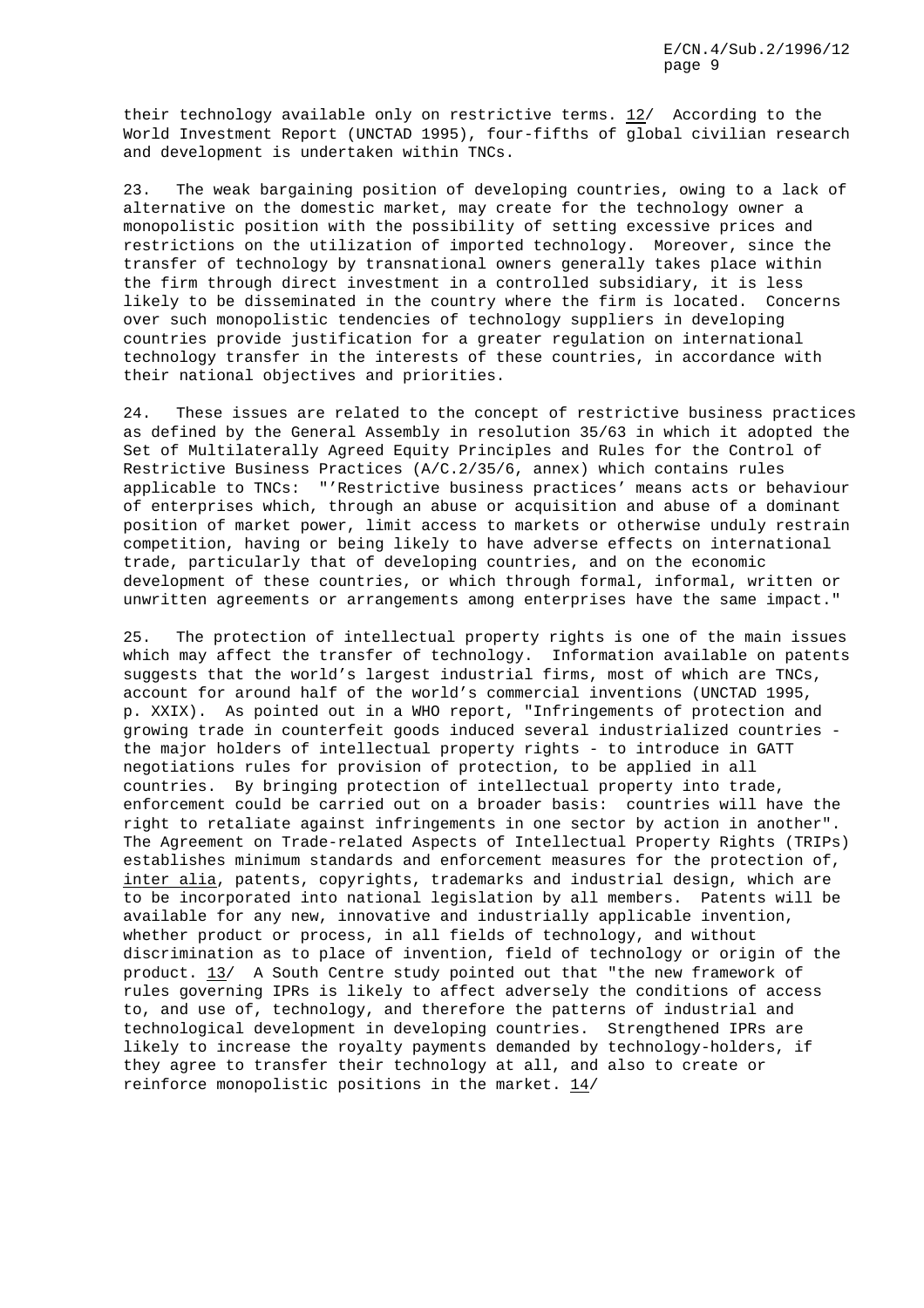#### Right to health

26. The WHO report points out that the provisions of the Agreement on TRIPs will directly affect the health sector because for the first time patenting of pharmaceuticals has become compulsory, although there are now few countries which do not yet provide product patents for such products. The new regulations may entail higher prices for patented medicines as pharmaceutical companies recoup research and development costs. This may imply economic and social costs in developing countries, and a possible transfer of income from South to North in the form of royalties from the licensing of patent medicines. Even if most of the essential drugs are off-patent, the fact that the Agreement has introduced the patenting also of processes is a cause of concern. If a new and more efficient technique were to be invented for producing an off-patent drug, that process could be patented; the new product might then be in a dominant market position. The report underlines that, in order to assure that the poorest are not excluded from access to necessary drugs and vaccines, new patent laws will need to be regulated in a way compatible with the interest of public health, minimizing the economic and social costs of changes in production and trade of pharmaceuticals.

27. The South Centre study pointed out: "there is evidence that the patent system has an impact on pharmaceutical prices, particularly if the product itself is protectable. Even after a patent expires and competition from 'generic' products (which are not protected by patents) develops, the original innovator is able to maintain, through brand loyalty, prices higher than those that would be realized in the absence of patents. The introduction of patents for pharmaceuticals in countries that do not currently grant them may, therefore, imply significant social costs due to the higher prices charged for medicaments. Depending on the scope and coverage of the national health systems, there may be also a significant impact on public finances ... the social costs of introducing pharmaceutical patents are likely to outweigh the benefits in the case of most developing countries". 15/

28. These practices of TNCs and recent developments in the area of intellectual property rights may have negative impacts on the right to health in particular. The International Covenant on Economic, Social and Cultural Rights recognized "the right of everyone to the enjoyment of the highest attainable standard of physical and mental health" (art. 12 (1)). Subsequently, the Declaration on Social Progress and Development stipulated the "achievement of the highest standards of health and the provision of health protection for the entire population, if possible free of charge" as one of the main goals to be achieved by social progress and development (art. 10 (d)).

29. The Constitution of the World Health Organization recognizes, "as basic to the happiness, harmonious relations and security of all peoples" inter alia, the following principle: "The enjoyment of the highest attainable standard of health is one of the fundamental rights of every human being without distinction of race, religion, political belief, economic or social conditions." The Constitution also recognizes the right to health of all peoples: "The health of all peoples is fundamental to the attainment of peace and security ..."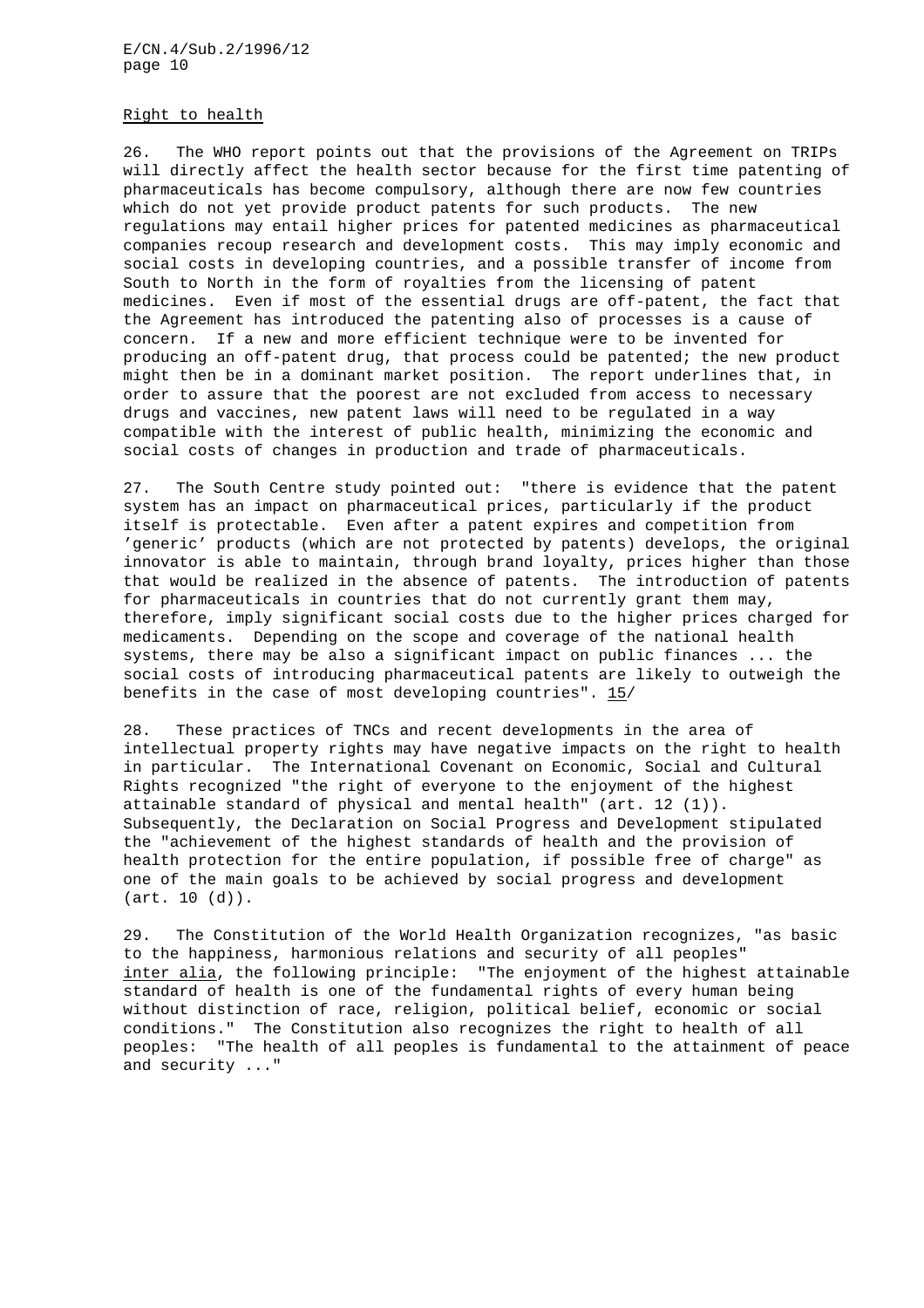30. The International Covenant on Economic, Social and Cultural Rights provides that the steps to be taken by the States parties to achieve the full realization of this right should include those necessary for: "(a) the provision for the reduction of the stillbirth-rate and of infant mortality and for the healthy development of the child; (b) the improvement of all aspects of environmental and industrial hygiene; (c) the prevention, treatment and control of epidemic, endemic, occupational and other diseases; (d) the creation of conditions which would assure to all medical service and medical attention in the event of sickness" (art. 12 (2)). Furthermore, the Declaration on Social Progress and Development provides that, inter alia, "the provision of free health services to the whole population and of adequate preventive and curative facilities and welfare medical services accessible to all" would be required for the achievement of the objectives of social progress and development (art. 19 (a)).

31. The essential importance of access to scientific knowledge for the realization of the right to health was incorporated in the Constitution of the World Health Organization: "The extension to all peoples of the benefits of medical, psychological and related knowledge is essential to the fullest attainment of health." It also recognized the importance of international cooperation; "[health] is dependent upon the fullest cooperation of individuals and States."

32. Developing countries benefit very little from the large profits obtained by pharmaceutical and biotechnological TNCs that exploit the biological resources extracted from ecosystems of developing countries. The above-mentioned South Centre study pointed out that "one of the most striking asymmetries in North-South relations is the developing countries' wealth in genetic resources, and their lack of technological and financial resources to fully exploit them. With the advent of modern biotechnology, many developing countries fear that their varieties may be genetically changed and that later on the new varieties may be substituted for the original varieties from which they were derived. Moreover, if intellectual property protection for plant varieties is reinforced and extended, it may happen that foreign companies become 'owners' of varieties originating in developing countries." 16/ The Agreement on TRIPs obliges member countries to protect plant varieties by one of three methods: patents, an effective sui generis regime or a combination of both.

# Right to food

33. It is estimated by FAO that humanity shares a common bowl containing only 20 cultivated crops that sustain 90 per cent of our calories requirements. 17/ All 20 crops originate in developing countries. No country or region can "corner the market" on biodiversity. The role of new technologies is expanding fundamentally and the management of innovation and the role of intellectual property are at the centre of concern. However, there is a policy vacuum with regard to those generating new technologies as well as those responsible for regulating intellectual property. Likewise, indigenous and other rural communities - who have the longest innovative tradition and the largest biodiversity contribution - continue without appropriate recognition and compensation. (See the study on the protection of the cultural and intellectual property of indigenous peoples by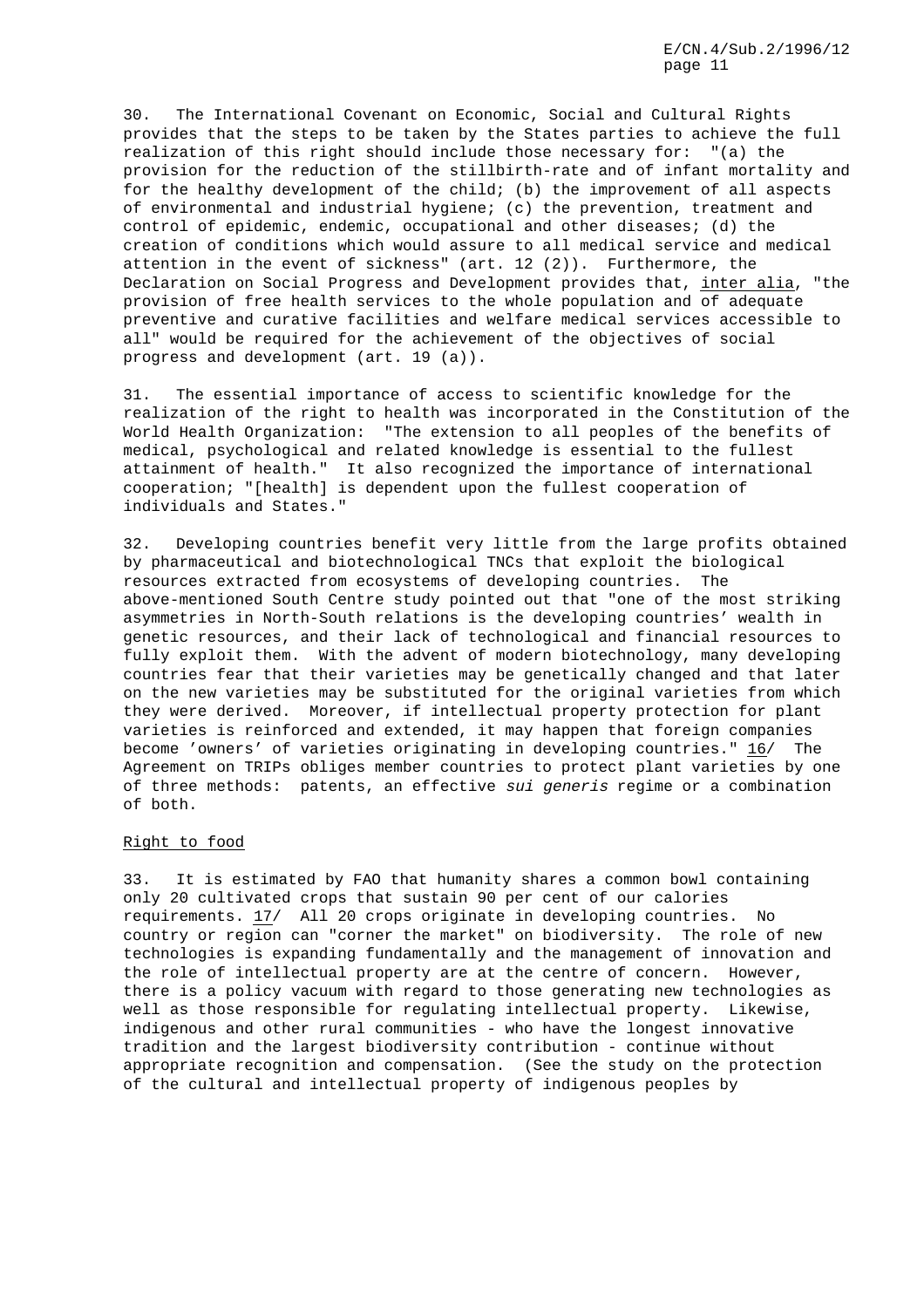Erica-Irene Daes, Special Rapporteur (E/CN.4/Sub.2/1993/28).) According to the South Centre study, the recognition of patents on plants is strongly resisted by many developing countries for several reasons: first, the patentee would be authorized, in principle, to prohibit the re-use of saved seeds by farmers, with the consequence that costs would rise and that the dominance of large seed companies would be strengthened. Second, while on the one side, breeding based on protected varieties would be banned, on the other, patent protection would not encourage the kind of innovation that generally takes place at the farm level. Third, the patenting of certain traits (e.g. higher oil content, disease resistance, higher yield, etc.) or broad claims on genes, seeds and/or plants may subject the production and marketing of important crops to monopoly rights. And lastly, patenting would contribute to furthering the uniform and monoculture strategies that erode biodiversity, and to increased concentration in farming and in the seeds industry. Small and medium farmers and breeders are likely to suffer the worst impact.

34. In recent years, certain NGOs have actively opposed broad "species-wide" patent claims on food and industrial crops as a threat to world food security. The following is based on information from the Third World Network, Réseau des ONG européenes sur les questions agro-alimentaires et le développement (RONGEAD), South Asia Watch on Trade, Economics and Environment (SAWTEE), Rural Advancement Foundation International (RAFI), and Genetic Resources Action International, submitted by the South Centre, the African Association of Education for Development and the American Association of Jurists. The best known examples are W.R. Grace's controversial patents on all genetically engineered cotton (1992) and soybean (1994). These patents claim ownership over all transgenic varieties of cotton and soybean regardless of the transformation and technique or germplasm used to create them. The database on industrial plant patents of Rural Advancement Foundation International (RAFI) 18/ reveals that many other food and industrial crops are the subject of sweeping patent claims.

35. According to the information, plant patenting is already locking up strategic germplasm in the hands of industrial corporations and undercutting the potential for agricultural research and development in the South. Ethiopia has invaluable coffee germplasm; but its option to use this germplasm to commercially develop and export high-tech coffee varieties could be severely restricted by a patent such as Escagenetic's claim on C. arabica. Even though it is not obliged to recognize a patent in another country, Ethiopia could be prohibited from exporting transgenic coffee beans to where it is recognized. Another example is a fruit, Pentadiplandra brazzeana, which produces "brazzein", a protein which is 2,000 times sweeter than sugar. Its qualities were "discovered" by a researcher of the University of Wisconsin while observing people in Gabon; once in the laboratory, the DNA encoding for the production of P. brazzeana's sweet protein was isolated and sequenced. The University of Wisconsin, which now owns the patent, is considered the "inventor" of brazzein and does not recognize any relationship with Gabon. The system is considered to be fundamentally inequitable because it fails to recognize or reward the contributions of informal innovators - generations of farming women and men, and indigenous peoples who have conserved, nurtured and developed plant germplasm for thousands of years. Informal innovators are effectively marginalized from the rewards and benefits of plant intellectual property systems. The largest holders of plants patents are TNCs based in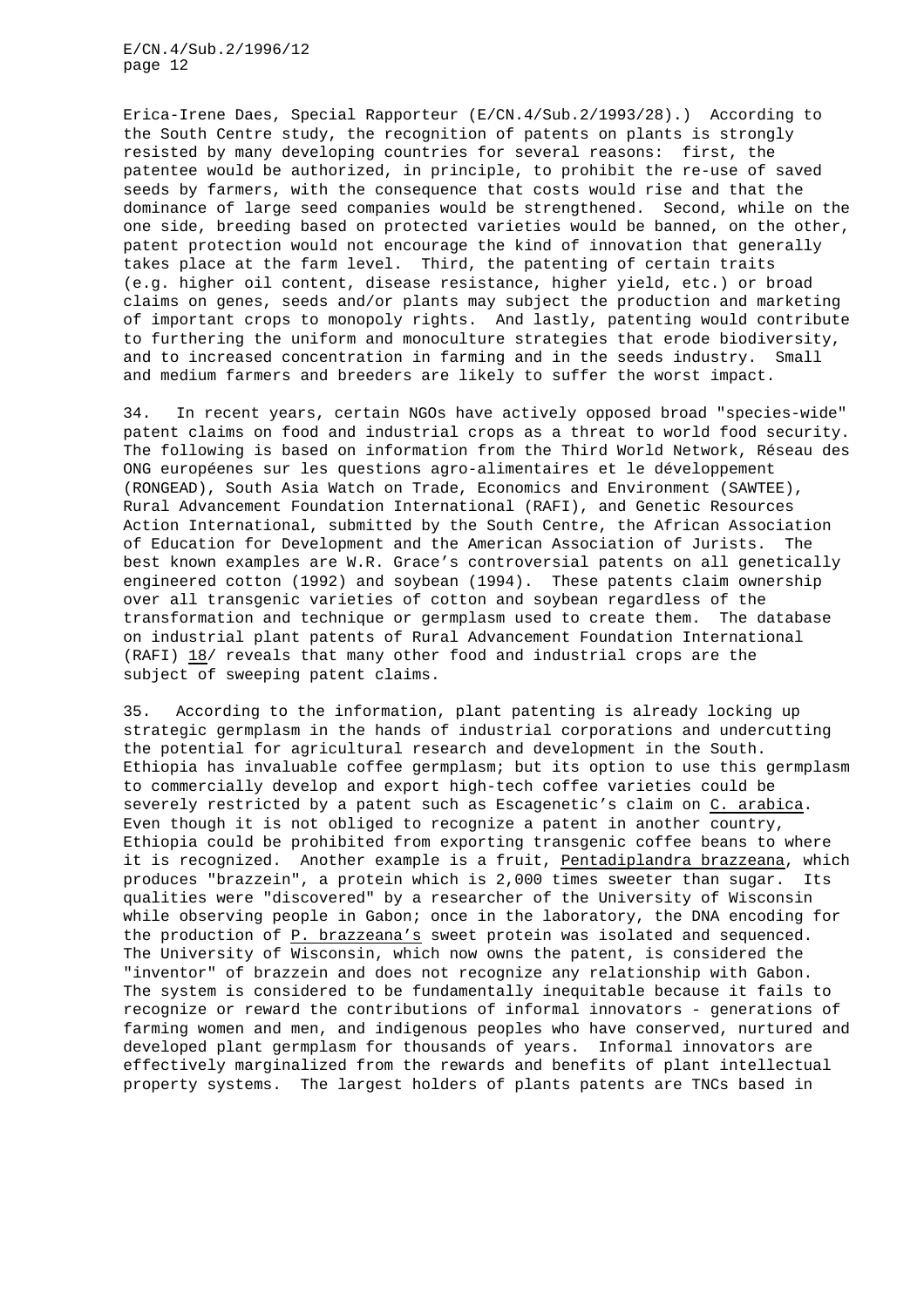industrialized countries which, according to RAFI, account for 79 per cent of all utility plant patents. North-based research institutions and universities follow with 14 per cent. A few patent claims originate in countries of the South; but in all such cases, the assignee of the invention is a TNC in the North. Fourteen TNCs account for 56 per cent of all transgenic plant patents and processes and the concentration of ownership and control of new plant technologies is far greater when patenting agreements are taken into account.

36. The Special Rapporteur on the protection of the cultural and intellectual property of indigenous peoples, Erica-Irene Daes, pointed out in her study that "in principle, the industrial property laws of most countries only protect 'new' knowledge. 'Old' knowledge, such as the herbal remedies used by traditional healers for centuries, has generally been regarded as not patentable. However, biotechnology companies have been able to obtain patents for laboratory-synthesized replicas of molecules found in naturally occurring and widely used species of plants. For example, two companies recently obtained United Nations patents for synthetic derivates of azadirechtim, the active substance in the seeds of Neem trees, used by rural people in India for centuries as a pesticide" (E/CN.4/Sub.2/1993/28, para. 99).

37. The Convention on Biodiversity states that access to and transfer of technology to developing countries shall be provided and/or facilitated under fair and most favourable terms (art. 16 (2)) and that Contracting Parties, recognizing that patents and other intellectual property rights may have an influence on the implementation of the Convention, shall cooperate in this regard subject to national legislation and international law in order to ensure that such rights are supportive and do not run counter to its objectives (art. 6 (5)).

38. In a recent report to the Commission on Sustainable Development, the Secretary-General pointed to two areas of concern which require further analysis. He questioned whether, because of the limited capacity of developing countries to assess adequately the economic value of their biological resources, "the existing systems on intellectual property rights provide them with sufficient safeguards to protect their traditional knowledge and whether it allows them to share equitably in the development of bio-technologies". Another important issue raised is the relationship between the TRIPs Agreement in WTO and the Convention on Biological Diversity (E/CN.17/1996/8, para. 26).

39. Both the Universal Declaration of Human Rights (art. 25) and International Covenant on Economic, Social and Cultural Rights recognize the right to adequate food as part of "the right of everyone to an adequate standard of living for himself and his family" (art. 11 (1)). The Declaration on Social Progress and Development subsequently declared that its achievement involved, inter alia, "the elimination of hunger and malnutrition and the guarantee of the right to proper nutrition" (art. 10 (b)).

40. The International Covenant on Economic, Social and Cultural Rights, recognizing the "fundamental right of everyone to be free from hunger", outlined certain measures, including specific programmes, to be taken by States for the realization of this right. They included measures necessary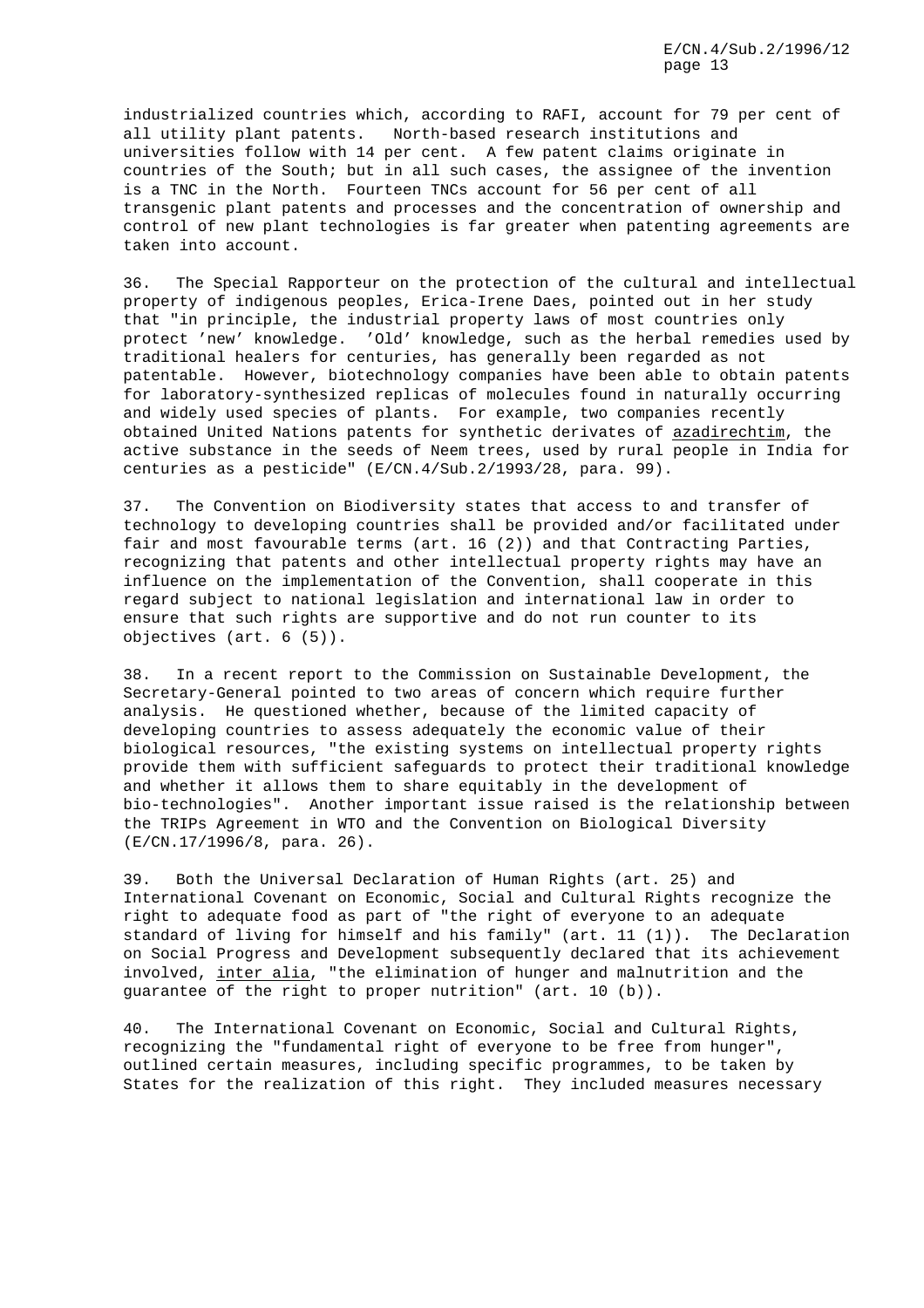"to improve methods of production, conservation and distribution of food by making full use of technical and scientific knowledge ..." (art. 11 (2) (a)).

41. On conservation, the Programme of Action on the Establishment of a New International Economic Order 19/ stipulates that all efforts should be made "to refrain from damaging or deteriorating natural resources and food resources, especially those derived from the sea, by preventing pollution and taking appropriate steps to protect and reconstitute those resources" (2 (d)).

42. In addition to a general provision requiring international assistance and cooperation for the realization of the economic, social and cultural rights recognized in the International Covenant (art. 2 (1)), the instrument also contains a separate article underlining the "essential importance of international cooperation" for the realization of the right to food. Subsequently, the Universal Declaration on the Eradication of Hunger and Malnutrition, 20/ reaffirming "the inalienable right to be free from hunger and malnutrition", outlined in greater detail the areas in which such cooperation would be required. In doing so, it underlined that since "society today already possesses sufficient resources, organizational ability and technology and hence the competence to achieve this objective", the eradication of hunger is "a common objective of all the countries of the international community, especially of the developed countries and others in a position to help" (para. 1).

43. The Declaration contains the following provisions on areas of international cooperation that relate to scientific knowledge and technology and which aim at assisting States to fulfil their international obligation under the International Covenant on Economic, Social and Cultural Rights "to improve methods of production, conservation and distribution of food by making full use of technical and scientific knowledge ..." (art. 11 (2) (a)):

(a) All countries, and primarily the highly industrialized countries, should promote the advancement of food production technology and should make all efforts to promote the transfer, adaptation and dissemination of appropriate food production technology for the benefit of the developing countries and, to that end, they should, inter alia, make all efforts to disseminate the results of their research work to Governments and scientific institutions of developing countries in order to enable them to promote a sustained agricultural development (para. 8);

(b) To assure the proper conservation of natural resources being utilized, or which might be utilized, for food production, all countries must collaborate in order to facilitate the preservation of the environment, including the marine environment (para. 9);

(c) All developed countries and others able to do so should collaborate technically and financially with the developing countries in their efforts to expand land and water resources for agricultural production and to assure a rapid increase in the availability, at fair costs, of agricultural inputs such as fertilizers and other chemicals, high-quality seeds, credit and technology (para. 10).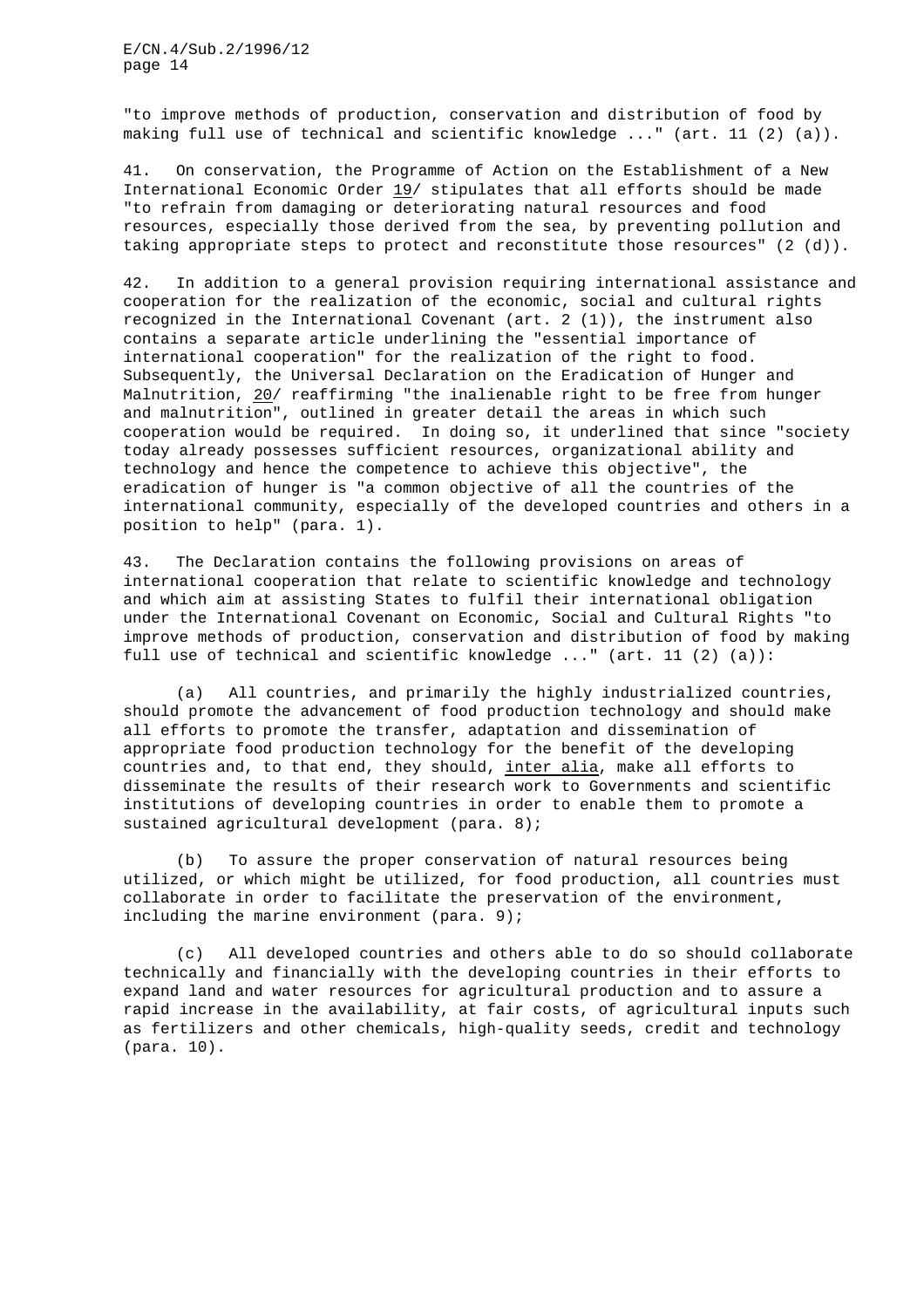## Right to work and to the enjoyment of just and favourable conditions of work

44. The right to work and to the enjoyment of just and favourable conditions of work was first recognized in the Universal Declaration of Human Rights (art. 23) and later incorporated in the International Covenant on Economic, Social and Cultural Rights (arts. 6 and 7), which drew particular attention to "safe and healthy working conditions". Equal access to employment and the fair distribution of income as essential for the realization of the right was later incorporated in the Declaration on the Right to Development, which requires States to undertake all necessary measures (art. 8).

45. The importance of technological development and relevant training for the realization of these rights was recognized in the Covenant. With regard to the right to work, it specified that the steps to be taken by States for its full realization should include "technical and vocational guidance and training programmes, policies and techniques to achieve steady economic, social and cultural development and full and productive employment ..." (art. 6 (2)).

46. More recently, this requirement was reiterated by the international community in the Copenhagen Declaration and Programme of Action (A/CONF.166/9) adopted at the World Summit for Social Development which requires States to promote technological innovations and industrial policies that have the potential to stimulate employment creation (para. 50 (b)). It also requires States to provide assistance to informal sectors and local enterprises to become more productive and progressively integrated into the formal economy through, inter alia, "new technology and appropriate technological and management skills" as well as "opportunities to upgrade technical and management skills" (para. 51 (f)).

47. With regard to health and safety conditions for workers - an objective of social progress and development, the Declaration on Social Progress and Development provided that they should be improved "by means of appropriate technological and legislative measures and the provision of the material prerequisites for the implementation of those measures, including the limitation of working hours" (art. 20 (b)).

48. A background document submitted to the Sub-Commission at its 1995 session examined in greater detail the impact of the activities and methods of work of TNCs on international labour rights (E/CN.4/Sub.2/1995/11). In that document, attention was drawn to the manner in which skill acquisition and upward mobility for workers in host countries are limited by the practice of TNCs to internally control and coordinate assets owned by them rather than to license the right to their use to indigenous firms, the tendency of TNCs to draw their suppliers abroad with them and to use expatriate personnel. It was pointed out that, especially in developing countries, employees of TNCs and those engaged through subcontracting arrangements have few opportunities for training and advancement. In another report, the Secretary-General pointed to some of the factors that may mitigate or cancel the positive economic effects that TNCs are expected to bring in terms of the right to development. For instance, restrictive practices as regards technology transfer, lack of in-service training and insufficient career incentives for local staff may render difficult the acquisition of skills and the creation of a national pool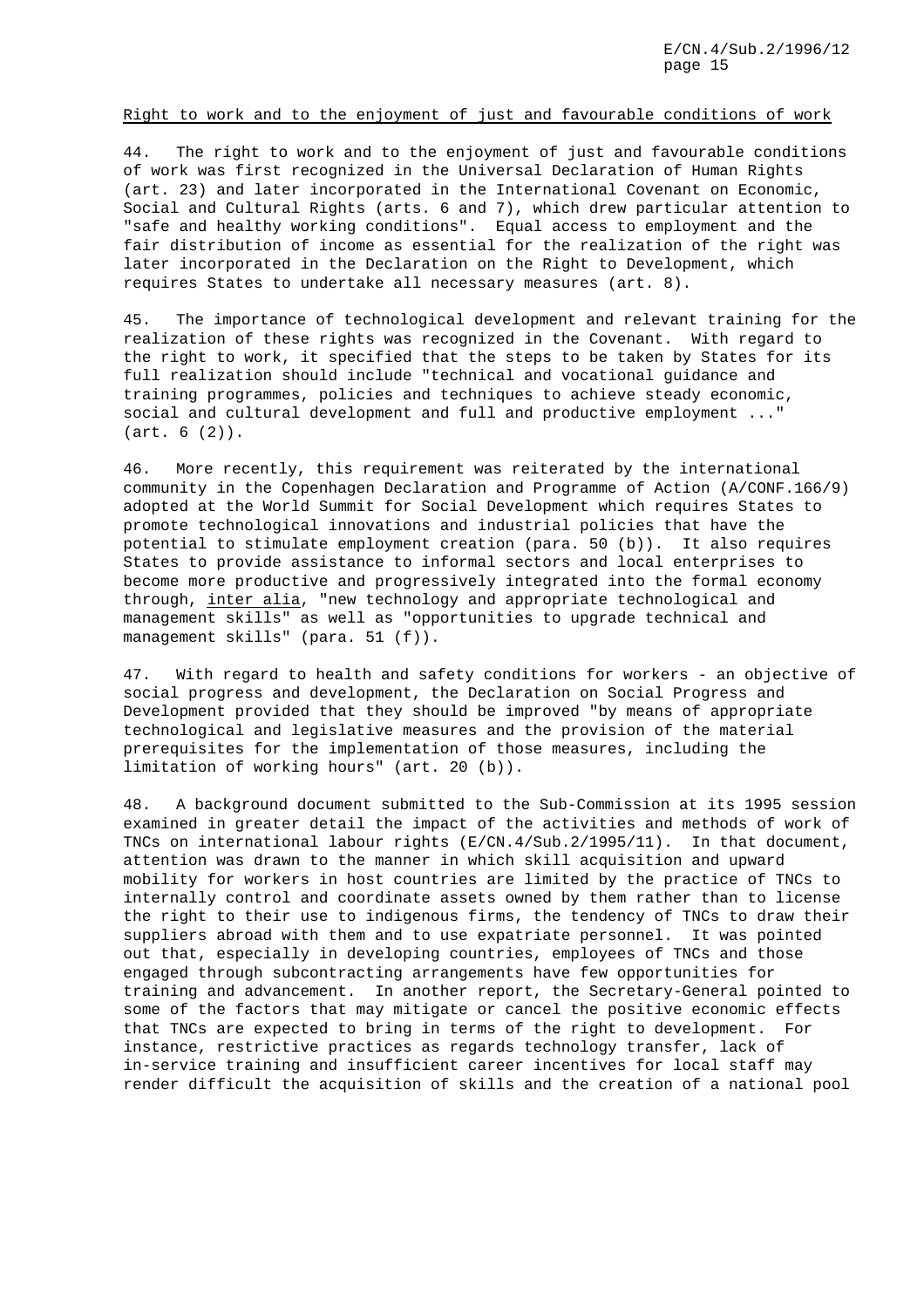of research workers and industrial cadres. The document also showed how TNCs can limit the possibility of States to pursue policies to achieve full and productive employment as called for in article 6 (2) of the International Covenant (E/CN.4/1421, paras. 114-124). The report also examined the activities of TNCs in Export Processing Zones (EPZ) and pointed out that in highly specialized EPZ affiliates and truncated production in plants located in developing countries and in less developed regions within industrialized economies, the transfer of skills to the host country could be minimal.

49. For a detailed consideration of the impact of the TNC activities and working methods on international labour rights, the attention of the Sub-Commission is drawn to that document, which should be read in conjunction with the present report.

#### Right to information

50. The Universal Declaration of Human Rights (art. 19) and the International Covenant on Civil and Political Rights (art. 19 (2)) both recognize the right of everyone to freedom of expression, which includes "freedom to seek, receive and impart information and ideas of all kinds, regardless of frontiers, either orally, in writing or in print, in the form of art, or through any other media of his choice". The Covenant also prohibits "any propaganda for war" (art. 20 (1)) and "any advocacy of national, racial or religious hatred that constitutes incitement to discrimination, hostility or violence" (art. 20 (2)).

51. The right to information also figures explicitly in certain provisions of the International Covenant on Economic, Social and Cultural Rights. The provision relating to the right to food requires States parties to improve methods of production, conservation and distribution of food by, inter alia, "making full use of technical and scientific knowledge" and "by disseminating knowledge of the principles of nutrition"  $(\text{art. } 11 \ (2)(a))$ . For the full realization of the right to take part in cultural life and to enjoy the benefits of scientific progress and its applications, States parties are required to take those steps that are also necessary, inter alia, for "the diffusion of science and culture".

52. The UNESCO Declaration of the Principles of International Cultural Cooperation underlined that "broad dissemination of ideas and knowledge, based on the freest exchange and discussion, is essential to creative activity, the pursuit of truth and the development of the personality", and stipulated that "in cultural cooperation, stress shall be laid on ideas and values conducive to the creation of a climate of friendship and peace. Any mark of hostility in attitudes and in expression of opinion shall be avoided. Every effort shall be made, in presenting and disseminating information, to ensure its authenticity" (art. VII).

53. On the right of people to be fully and reliably informed, Cristescu stated that "The free flow of information and opinion must improve understanding between them. States have to combat accordingly all propaganda which is either designed or likely to provoke or encourage any threat to the peace, breach of the peace, or act of aggression and which present any danger to the maintenance of friendly relations between peoples and to the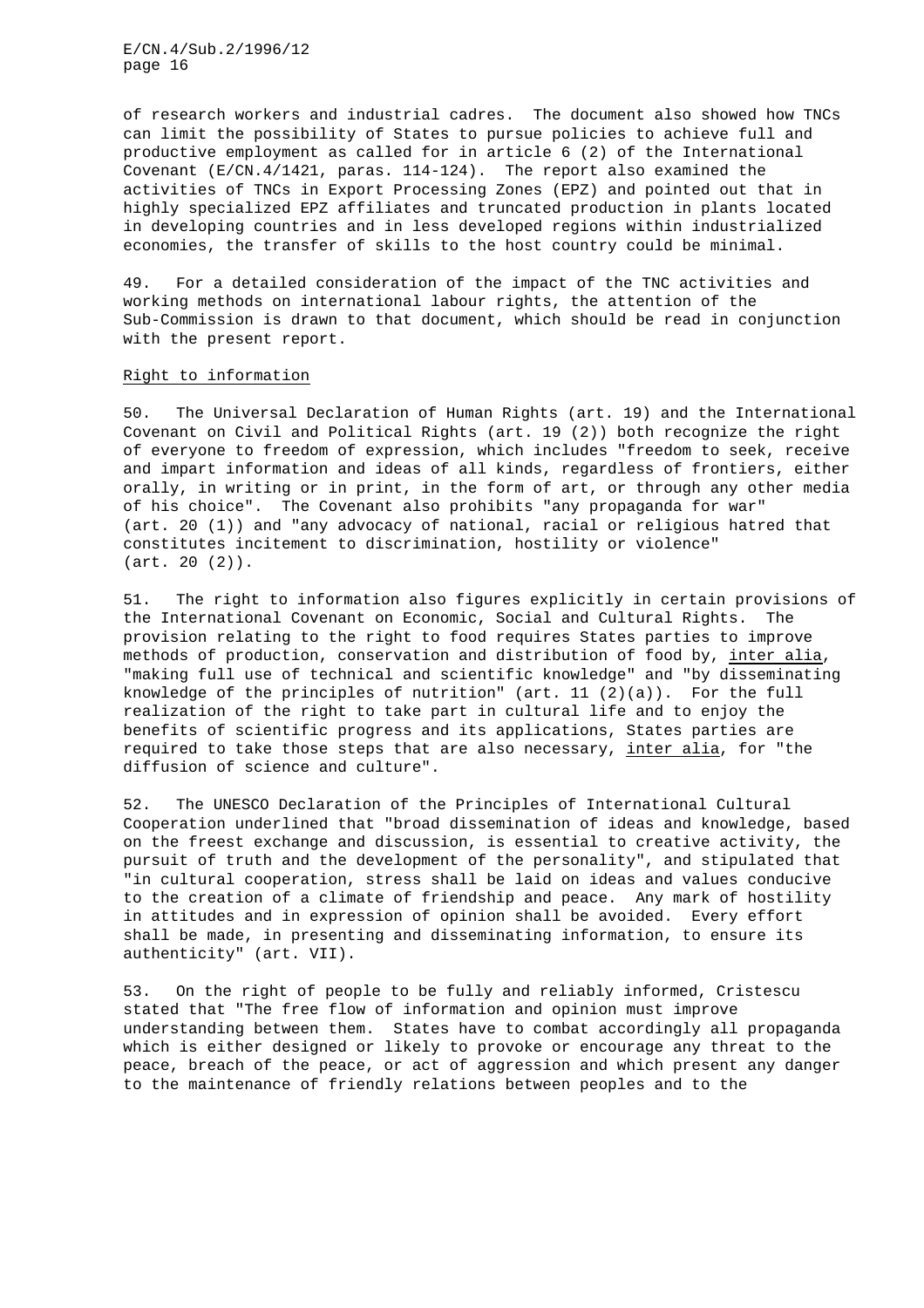preservation of peace, arising from the publication of inaccurate or false reports and the dissemination of such reports by the other means." 21/

54. The importance of the dissemination of information for social progress and development was also recognized in the Declaration on Social Progress and Development. To this end, it provided for "the dissemination of social information, at the national and international level, to make people aware of changing circumstances in society as a whole, and to educate the consumer" (art. 15 (d)). In recognition of the importance of access to information for social development, the Copenhagen Programme of Action stipulated that States should, inter alia, provide access to information to informal sectors and local enterprises to become more productive and progressively integrated into the formal economy (para. 51 (f)).

55. The right to freedom of expression and information is also recognized as a component right of participation, and public access to information is considered as a relevant factor in assessing participatory processes. The Declaration on the Right to Development recognizes the right of "every human person and all peoples" to participate in economic, social, cultural and political development and requires States to take concrete measures to ensure their active and meaningful participation at all levels of the decision-making process. The Working Group on the Right to Development at its third session underlined the importance of transparency and accountability in the functioning of national and international institutions, in particular the international financial institutions (E/CN.4/1995/27, para. 97).

56. The ILO Tripartite Declaration of Principles Concerning Multinational Enterprises and Social Policy (para. 54) requires States to disclose information considered vital for undertaking meaningful negotiations.

57. On this question the following information was received. The South Centre draw attention to the implications of the provision in the TRIPs Agreement whereby trade secrets (such as confidential know-how or commercial information) are deemed protectable under the rule regarding unfair competition. In addition, obligations are recognized in relation to test results and other data submitted to Governments in order to obtain approval of pharmaceutical and agrochemical products. Such tests and data must be protected, in accordance with the Agreement, against unauthorized disclosure and unfair commercial use. Trade secrets are used to protect subject-matter which is either unpatentable or does not fit the criteria for patenting or because its holder does not want to publish the subject-matter for fear of a competitor using the information. The South Centre pointed out that while, in general, the scenario for the acquisition of technology by developing countries has become more restrictive since the 1970s, as evidenced by policies and measures negatively affecting access to technical and scientific know-how held in industrialized countries, and by a reduction in the flows of technology to developing countries, this trend could be reinforced by the higher levels of protection established by the TRIPs Agreement.

58. According to the American Association of Jurists, in theory, the individual can exercise his right to hold opinions at various levels - in his immediate environment, in the local community and in society at large. The basis of the right to hold opinions is freedom of expression; everyone must be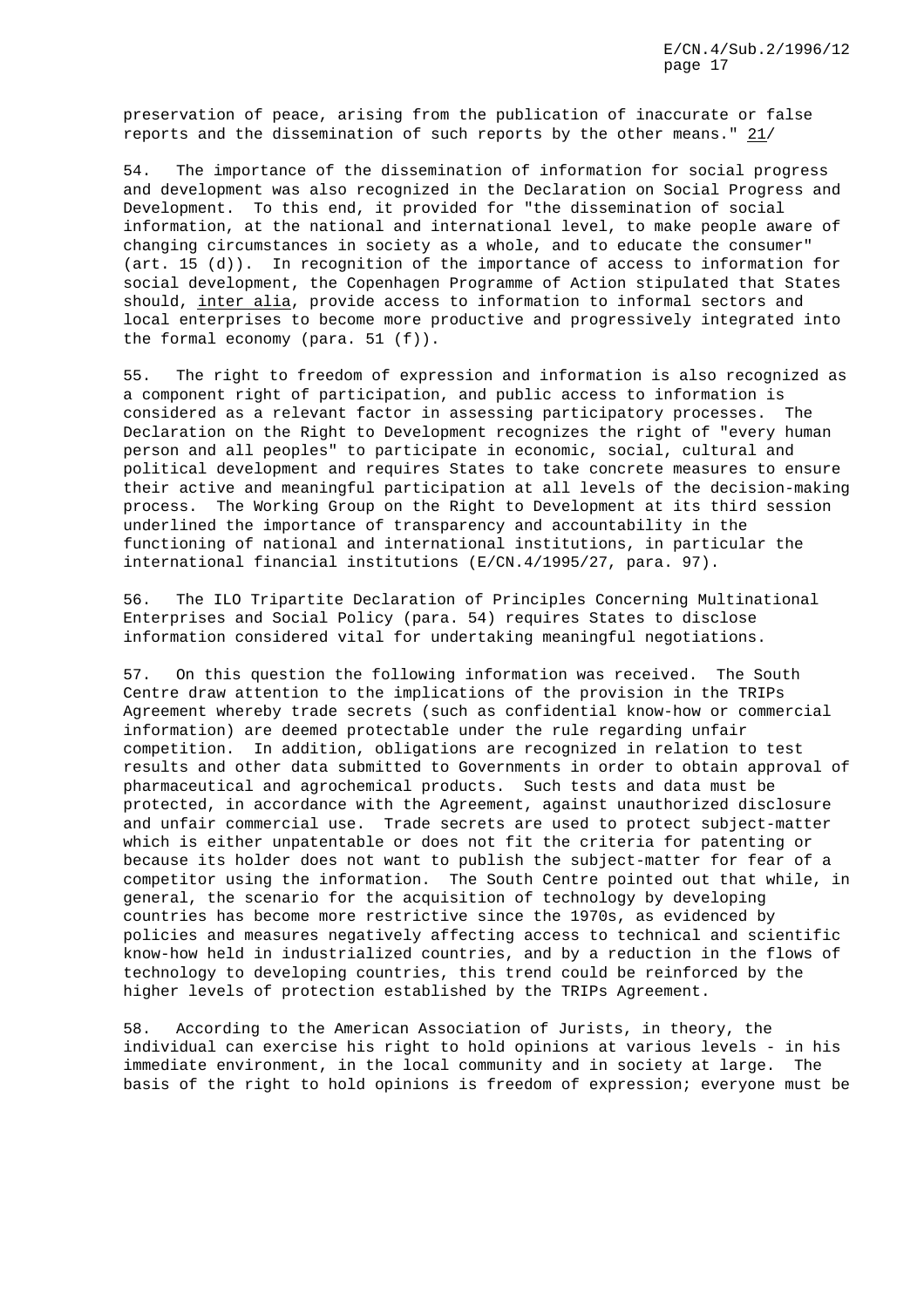able to express his opinions without fear of sanctions. However, the exercise of the right to hold opinions in society at large assumes ready access to the mass media. This access is limited by the decision-making powers of the owners of such media. For some time now, ownership of the media has been concentrated in fewer and fewer hands, a process which has intensified in recent decades. The development of communications technology has created huge transnational conglomerates which monopolize the production and use of the physical media - newspapers, periodicals, radio, film, television, videos, satellites, electronic media, etc., and also dominate the marketing and distribution networks. This concentration of the mass media has entered a new phase marked by mergers of communications companies with companies in completely different areas of production. The community of interests created, through financial capital and advertising budgets, between the major communications media and big money in general is becoming a tangible community of interests through the merger of industrial conglomerates of various kinds which own communications media.

59. Furthermore, the American Association of Jurists continues: in theory, of course, any citizen or group of citizens has the right to set up information media. In practice, however, not only is this impossible, but existing media are disappearing or being absorbed by large consortia. There are still a few isolated independent media with a limited audience, but they cannot compete with the major transnational consortia, whose products (informational and other) reach hundreds of millions of people and are the real formers (or rather distorters) of public opinion. This prompts the conclusion that the full exercise of the right to accurate information and to hold opinions calls for the existence of multiple information media and for democratic and transparent management. The trend towards concentration of the communications media in the hands of a small number of transnational corporations militates against the basic requirements for the exercise of the right to information and freedom of expression. International and national rules must be established to safeguard the communications media against the formation of monopolies and develop appropriate policies. The ideas contained in the report of the International Commission for the Study of Communications Problems (MacBride Commission) submitted to the UNESCO General Conference in 1980, provide an essential reference with regard to the policies needed to safeguard these rights.

#### II. INTERNATIONAL LEGAL FRAMEWORK RELATING TO TNCs

60. The international legal framework relating to TNCs is composed of rules, standards and guidelines that are interrelated and spread throughout the normative international system. Since the activities of TNCs impact on many aspects of life, including work, health, food, economics, environment, trade and transfer of technology, the international community has, since the 1970s, sought a comprehensive, multilateral and universal framework to regulate their conduct.

61. The first two attempts to establish multilateral and comprehensive guidelines were made, almost simultaneously, by the United Nations and the Organisation for Economic Cooperation and Development (OECD). Discussion on OECD guidelines was a response of the major industrialized countries to the economic and political changes of the early 1970s. Meanwhile, in 1974, the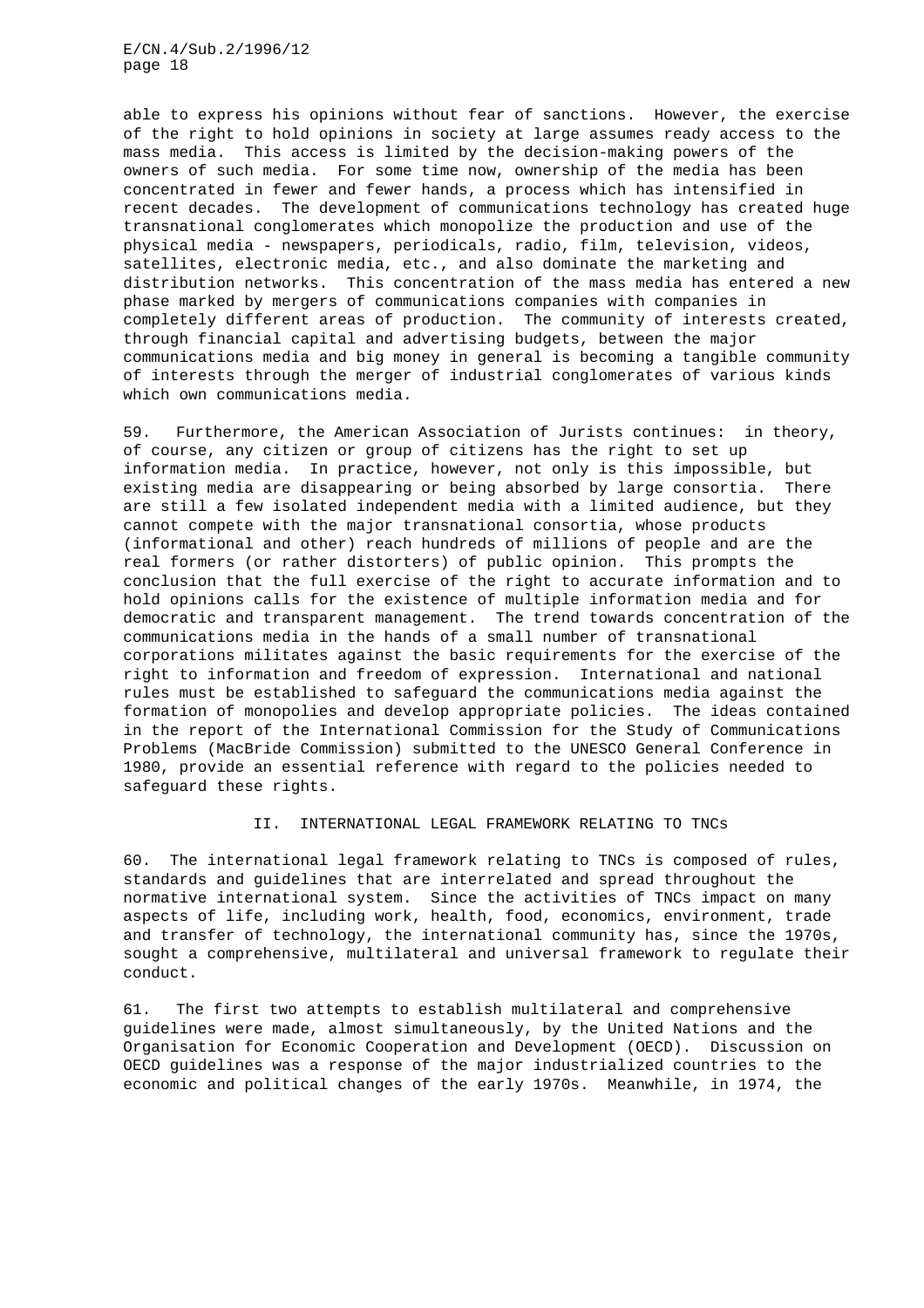United Nations Economic and Social Council set up the Commission on Transnational Corporations charged with the formulation of a Code of Conduct binding on TNCs.

62. The Code, which was negotiated until 1992, was not adopted. There were major disagreements between industrialized and developing countries, for instance, on reference to international law and on including standards of treatment for TNCs. Nevertheless, as pointed out by the Commission on Transnational Corporations, "the formulation of standards for the behaviour of TNCs in host countries encountered little difficulty, and by 1981, most provisions dealing with the activities of TNCs had been drafted. These provisions shared the common goal of maximizing the contribution of the corporations to the economic and social development of the countries in which they operate and of minimizing their potential negative effect." 22/

63. The OECD Guidelines for Multinational Enterprises, adopted in 1976, is the main instrument applied to industrialized countries. Narrow in geographical scope, it is not universally applicable. Its objective is to encourage these corporations to make a positive contribution to the economies of member countries. It also recommends that member countries cooperate with non-member countries, in particular developing countries, by encouraging positive contributions from TNCs to improve the welfare and living standards of all people. A section on General Policies, contains the principal duties of TNCs, inter alia, to take into account the general policy objectives of the host State, in particular its aims and priorities with regard to economic and social progress including industrial and regional development, the protection of the environment and consumer interests, the creation of employment opportunities, the promotion of innovation and the transfer of technology.

64. In 1977, the International Labour Conference adopted the Tripartite Declaration of Principles concerning Multinational Enterprises and Social Policy, a universally applicable but non-binding code in employment and training, conditions of work and industrial relations. The Declaration establishes the rights and obligations of Governments, employers and trade unions by laying the foundation for a partnership with each party sharing proportionate responsibilities to enhance economic and social development.

65. The elaboration, during the 1970s and 1980s, of the instruments mentioned above, especially the United Nations Code of Conduct, led to the clarification of a number of international standards for the activities of TNCs. According to the Commission on Transnational Corporations, "the efforts of the developing countries to shape a more equitable international economic order led to the elaboration of a number of new concepts and principles notably the principle of permanent sovereignty over natural resources and the notion of development as a legitimate expectation of nations and peoples, which brought important practical consequences for investment relations." 23/

66. As a consequence, a number of general concepts applicable to TNCs and deriving from the basic principle of State sovereignty and jurisdiction were defined. These include observance of local laws and regulations; permanent sovereignty of nations over their natural wealth and resources; the right of every State to prescribe the conditions under which TNCs enter and operate within its national jurisdiction; adherence to the economic and social goals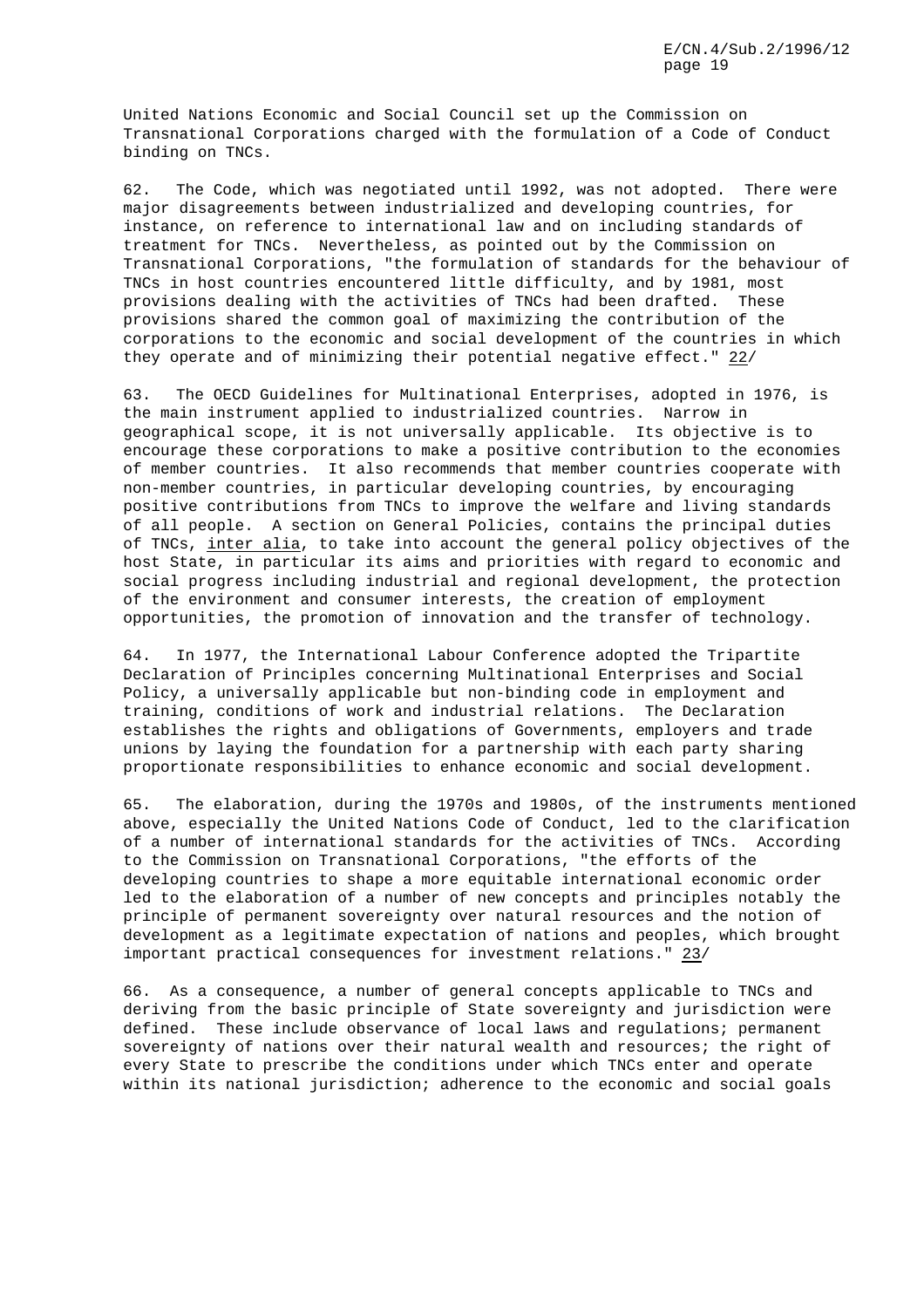and objectives of the host country; abstention from corrupt practices in international business transactions; and non-interference in internal political affairs in the host country.

67. More recently, the World Bank and the WTO have sought to regulate investment and other matters relating to TNCs. Rules and structures within the World Bank are: the 1992 Guidelines on the Treatment of Foreign Direct Investment, 24/ the International Center for the Settlement of Investment Disputes (ICSID) and the Multilateral Investment Guaranty Agency (MIGA). WTO rules relating to transnational activities are contained mainly in three agreements: the Agreement on Trade-related Investment Measures (TRIMs); the Agreement on the Trade-related Aspects of Intellectual Property Rights (TRIPs); and the General Agreement on Trade in Services (GATS).

68. The UNCTAD World Investment Report 1994 also refers to the fact that for the past several years, "the OECD has been examining the feasibility of developing a new multilateral investment agreement. This effort has been prompted by the view that, while existing arrangements have been instrumental in promoting liberal investment regimes, the new international investment environment requires a single, comprehensive set of rules on FDI." The main objective of this instrument will be to achieve "highest standards of liberalization and investment protection." 25/

69. It has been stated that, for various reasons, these measures are generally favourable to TNCs and will aggravate the imbalance between TNCs and host country Governments and restrict the range of legal national economic tools available to countries to control the operations of foreign investment. In this regard, the following concerns were raised in information sent by the South Centre, the African Association of Education for Development and the American Association of Jurists (The Uruguay Round, 1995; South Letter; Third World Network, Third World Economics; Declaration of NGOs, UNCTAD-IX, 1996; Réseau des ONG européenes sur les questions agro-alimentaires et le développement (RONGEAD), GATT Briefing: Sur la propriété intellectuelle et le commerce international; Consumer Unity and Trust Society, The Freezing Effect; Rural Advancement Foundation International and Genetic Resources Action International):

(a) Neither the World Bank Guidelines nor the WTO Agreements contain provisions concerning the conduct of foreign investors towards host States; they address only the conduct of host States towards foreign investment. These documents facilitate and give legal rights to international economic expansion such as foreign investments with no regulations to prevent the negative impacts of such activities. They are part of global trends aimed at attracting foreign investment by opening markets, privatization of the public enterprises and services, and weakening regulations and State control over the activities of those enterprises (South Letter, 1993/94; GATT Briefing: Sur la propriété intellectuelle et le commerce international, 1990; The Freezing Effect, 1996; Declaration of NGOs, UNCTAD-IX, 1996; Third World Economics, September 1994, January 1996);

(b) In the case of WTO, there is no reference to its enforcement powers over TNCs. Moreover, the lack of a formal definition of TNCs makes it more difficult to identify the entity involved because they do not legally exist.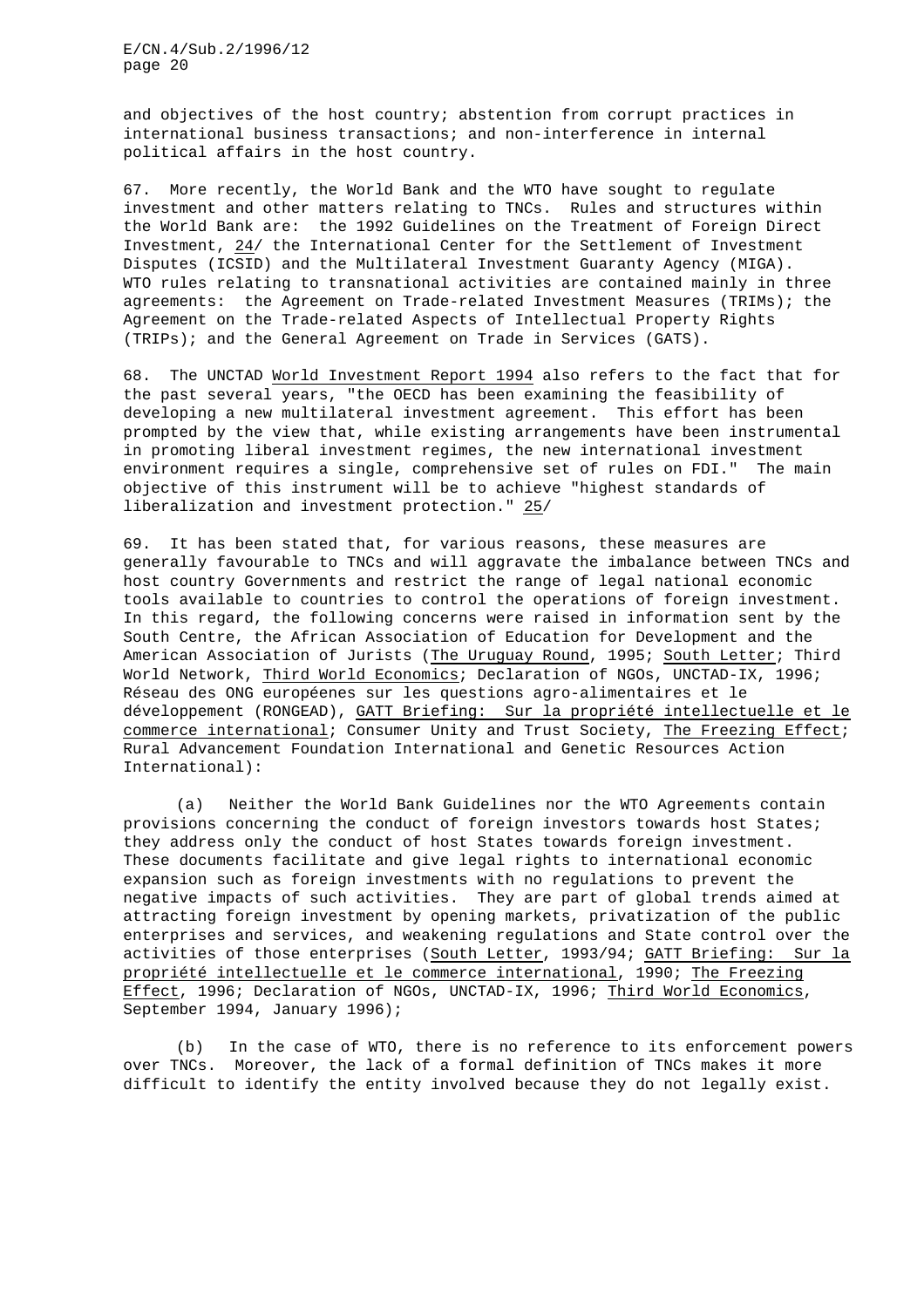However, countries that do not enforce the Agreements may be sanctioned. Enforcement will be instituted not through an independent judiciary but via trade retaliation, rendering weaker countries more vulnerable. Furthermore, the inclusion within its jurisdiction of intellectual property rights, such as patents and lifeforms, investment, services and an integrated dispute settlement system will enable it to impose cross-sectoral retaliation, increasing its powers. The incorporation within the control of WTO of issues not directly related to trade but considered trade-related may jeopardize the sovereign prerogative of States to control their resources and to deal with issues under their jurisdiction (South Letter, 1992/93 and 1993/94; Third World Economics, September 1994 and January 1996; World Wildlife Fund, The UN Biodiversity Convention and the WTO TRIPs Agreement by James Cameron and Zen Makuch);

(c) Granting WTO international jurisdiction over TRIPs would restrict, not liberalize, intellectual property rights. This process is likely to create global monopolies beneficial to TNCs at the cost of public interests. The protection of intellectual property rights may further restrict the dissemination of information on the production of new inventions, even in the area of ecologically sound technologies and health. There is also growing concern from a wide variety of organizations (including development, environmental, scientific, and religious groups) that implementation of the TRIPs Agreement may lead to the compulsory patenting (or other forms of intellectual property protection) in WTO member countries of many types of lifeforms. (The Uruguay Round, 1995; South Letter, 1993/94 and 1995; Third World Economics, September 1994, July 1995; GATT Briefing: Sur la propriété intellectuelle et le commerce international, 1990; Rural Advancement Foundation International; Genetic Resources Action International; World Wildlife Fund, The UN Biodiversity Convention and the WTO TRIPs Agreement by James Cameron and Zen Makuch).

70. In the context of human rights, attention was drawn to the importance of reviewing certain aspects of WTO rules, especially the following related to TRIPs: (a) patent rights of IPR holders versus the public interest and policy of a State and its peoples; (b) patenting of lifeforms; (c) the effect of intellectual property rights and the global monopoly created by TRIPs on the transfer of environmentally sound technologies; (d) the danger of monopolies growing and subsequent protectionism and higher prices in key areas such as agriculture and health.

# III. TOWARDS A NEW INTERNATIONAL REGULATORY FRAMEWORK

71. Recognition by the international community of the importance of regulating internationally the activities of TNCs is not, as illustrated above, of recent origin. However, many international rules currently being elaborated as well as those already existing, for instance under WTO and other economic institutions, do not address the social aspects of the activities of these enterprises and cannot, therefore, regulate and promote the social responsibility of TNCs. In the few cases where an instrument has addressed the question of social responsibility, for instance the ILO Tripartite Declaration of Principles, it has been of a voluntary nature and hence not enforceable.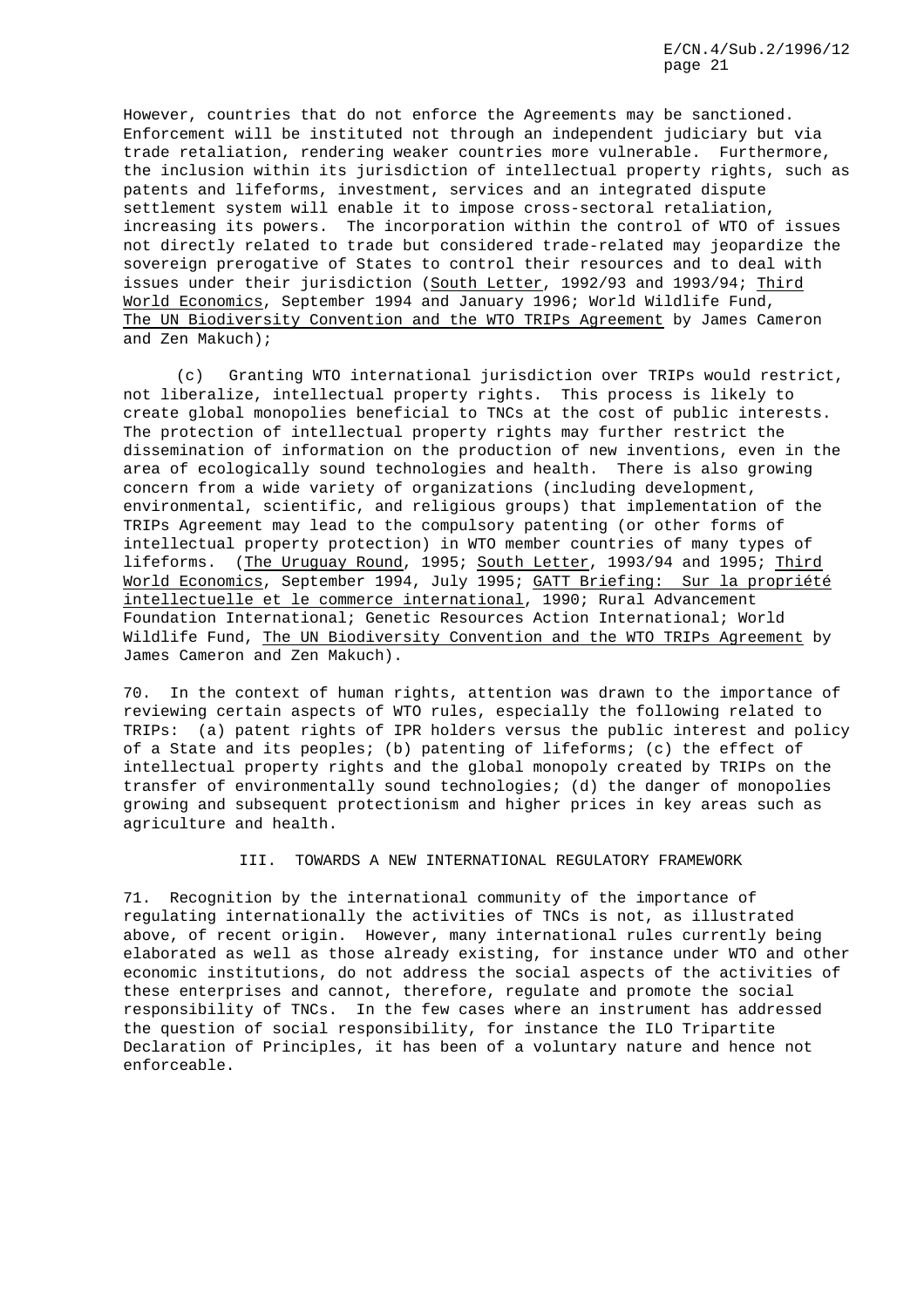72. Today any international regulatory framework will have to take into account and address the changing global strategies of these corporations, including changes they are bringing about in the labour market structure and in industrial relations. Of importance also is the fact that even though each TNC subsidiary is, in principle, subject to its host country's regulations, the TNC as a whole is not fully accountable to any single country. The same is true for responsibilities they fail to assume for activities of their subsidiaries and affiliates.  $26/$  The global reach of TNCs is not matched by a coherent global system of accountability.

73. The Commission on Transnational Corporations pointed out that "the closer interweaving of the economies of the world have increased the need for internationally agreed standards. The question is no longer whether international norms should exist but whether the international framework as it exists today is sufficient - or, indeed, adequate - to ensure stable, reliable and mutually beneficial foreign investment relations in the new economic and political landscape." 27/

74. A new comprehensive set of rules should represent standards of conduct for TNCs and set out economic and social duties for them with a view to maximizing their contribution to economic and social development. The approach defined in the Declaration on the Right to Development should provide the framework for the negotiation of such rules. The Working Group on the Right to Development at its third session underlined that the Declaration "should have a decisive influence not only on the domestic policies, but also on the foreign policies of States, either in their bilateral relations or in their contribution to regional and multilateral cooperation" (E/CN.4/1995/27, para. 71). In addition, other human rights standards referred to earlier on in this report, standards contained in the draft United Nations Code of Conduct for TNCs, and the work undertaken by the Commission on Transnational Corporations on this matter, should also be incorporated in the negotiations. In addition, there is a need for a multilateral institution to monitor its implementation.

75. The role of law today is not only to sanction, but also to prevent. UNEP, for instance, recommended certain control measures "to avert future adverse environmental hazards caused by TNCs": (a) the use of environmental impact assessment (EIA) procedures which would require TNCs to provide information on, inter alia, likely environmental impacts of a proposed process or activity, possible alternatives and mitigating measures to be made a prerequisite to any developmental decision-making involving TNCs. Although EIA is generally project-specific, it could still be applied to policies, plans and programmes so as to ensure that environmental considerations are incorporated into the planning for, decisions on and implementation of development activities; (b) Governments to develop and/or strengthen guidelines on environmental standards of the products produced by TNCs to ensure that they do not process and produce substandard products which would affect the sustainability of the environment for the present and future generations.

76. As described in a previous chapter, an approach that separates the economic aspects from the social aspects of development is an obstacle to the realization of the right to development as well as other human rights. The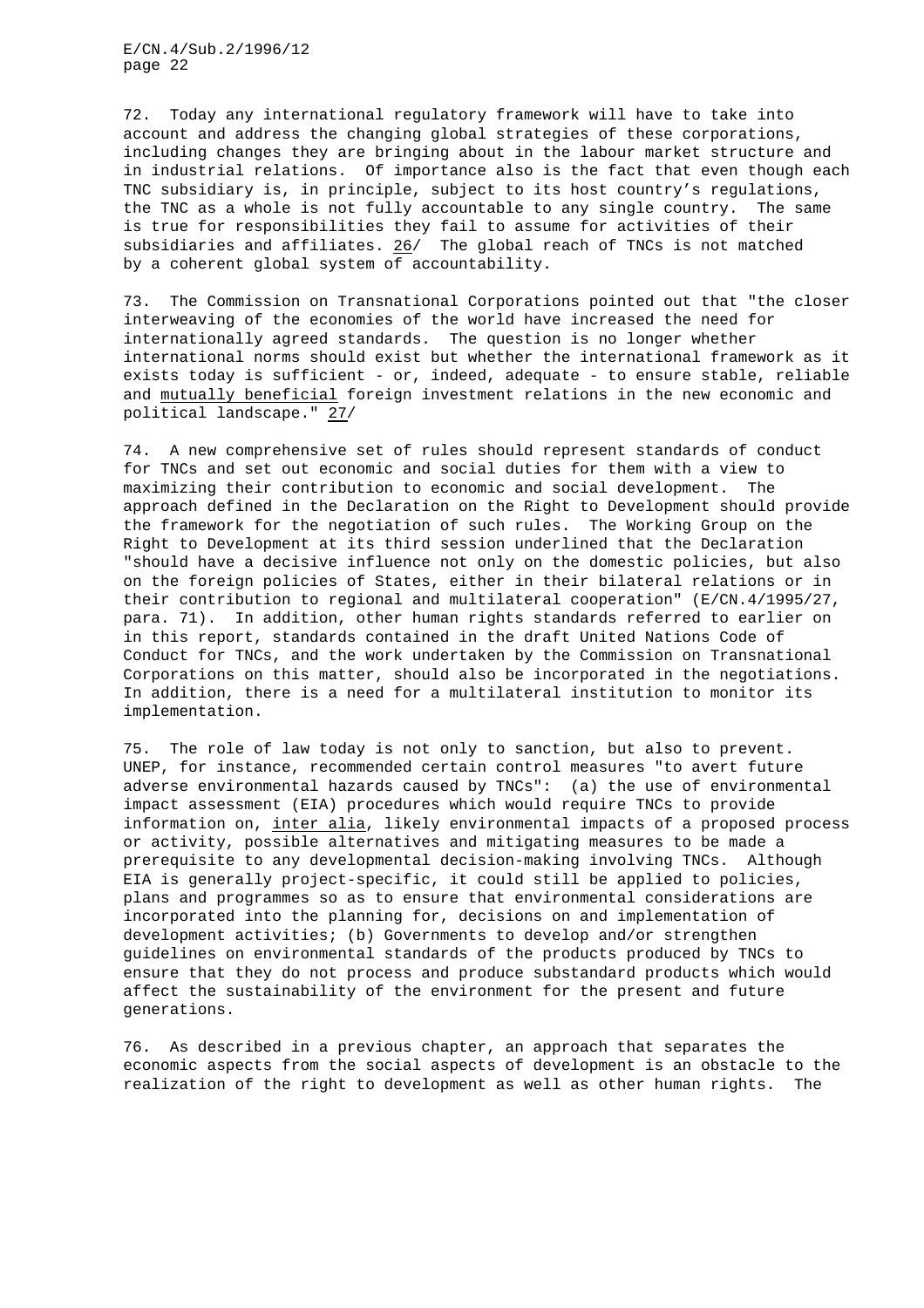complementary and multidimensional character of the right to development will not be achieved if only one aspect, as happens in the negotiation of TNC-related documents in economic forums, is considered to the exclusion of others.

77. The globalization of economic activities by TNCs has led to expressions recognizing the increasing responsibility of TNCs towards society. UNCTAD stated that, "the widespread liberalization of policies regarding foreign direct investment (FDI) has given [TNCs] more freedom to make their investment decisions and to operate ... More freedom also means more responsibility, including social responsibility". 28/

78. The responsibilities of TNCs in the context of the human rights has also been the subject of discussion within the United Nations. The General Assembly (resolution 42/115) and the Commission on Human Rights (resolutions 1987/18 and 1988/19) have urged TNCs to ensure that their activities did not adversely affect the process of implementing human rights in developing countries. The Secretary-General stated that, inter alia, TNCs have a duty to promote the realization of the right to development, 29/ and the Working Group on the Right to Development at its second session expressed concern that the system of shared responsibility for the realization of the right to development had not yet been extended to actors in the private sector which were creators of wealth and, hence, agents of growth. It underlined the importance of establishing a regulatory framework at the national and international levels to combat the abuses of economic concentration and restrictive trade practices, to implement policies for the development of human resources and to achieve equity in the allocation of resources and incomes (E/CN.4/1995/11, para. 51).

79. Fundamental human rights principles such as equality, including sovereign equality, non-discrimination and social justice formed the basis of demands for the regulation and supervision of the activities of TNCs. The General Assembly at its sixth special session declared that this would be done "by taking measures in the interest of the national economies of the countries where such Transnational Corporations operate on the basis of the full sovereignty of those countries". Moreover, it provided that an international code of conduct would be formulated, adopted and implemented to: (a) prevent interference in the internal affairs of the countries where they operate; (b) regulate their activities in host countries, to eliminate restrictive business practices and to conform to the national development plans and objectives of countries, and in this context facilitate, as necessary, the review and revision of previously concluded arrangements; (c) bring about assistance, transfer of technology and management skills to developing countries on equitable and favourable terms; (d) regulate repatriation of the profits accruing from their operations, taking into account the legitimate interests of all parties concerned; (e) promote reinvestment of their profits in developing countries.

80. The United Nations draft Code of Conduct provides that "Transnational Corporations shall respect human rights and fundamental freedoms in the countries in which they operate. In their social and industrial relations, transnational corporations shall not discriminate on the basis of race, colour, sex, religion, language, social, national and ethnic origin or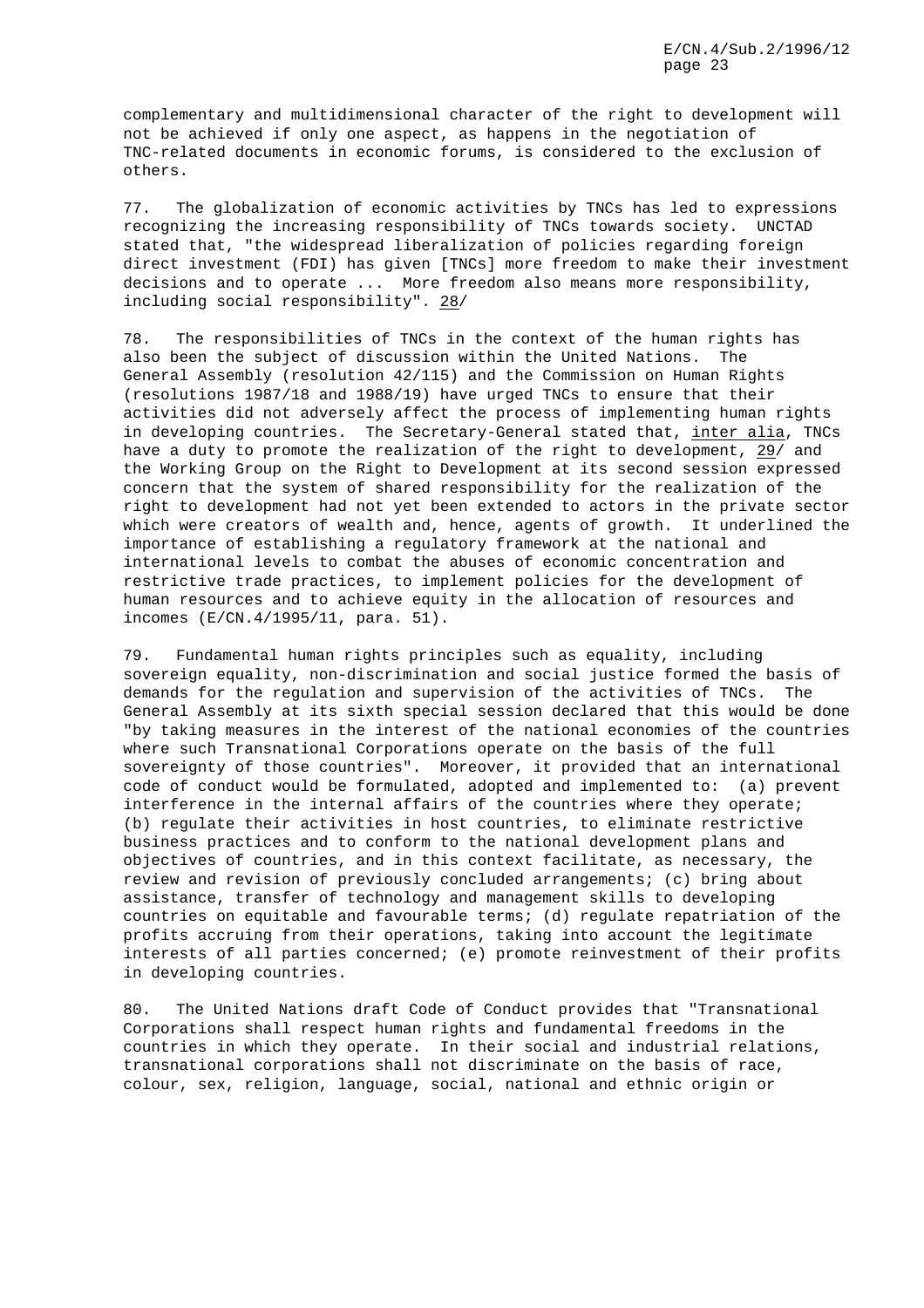political or other opinion. Transnational Corporations shall conform to government policies designed to extend equality of opportunity and treatment." 30/

81. The OECD Guidelines also recognize that TNCs should promote more responsible operations and relations in order to "improve the welfare and living standards of all people both by encouraging the positive contributions which multinational enterprises can make and by minimizing and resolving the problems which may arise in connection with their activities".

82. The Rio Summit recognized that "business and industry, including Transnational Corporations, and their representative organizations should be full participants in the implementation and evaluation of activities related to Agenda 21". 31/ Recently, the World Summit for Social Development also underlined the responsibilities of TNCs with regard to the environment: TNCs, it provided, should "operate in a framework of respect for the environment while complying with national laws and legislation, and in accordance with international agreements and conventions, and with proper consideration for the social and cultural impact of their activities" (A/CONF.166/9, para. 12 (e)).

83. On the question of technology transfer, the General Assembly provided that all efforts should be made to: (a) formulate an international code of conduct for the transfer of technology corresponding to needs and conditions prevalent in developing countries; (b) give access on improved terms to modern technology and to adapt it to specific economic, social and ecological conditions and varying stages of development in developing countries; (c) expand significantly the assistance from developed to developing countries in research and development programmes and in the creation of suitable indigenous technology; (d) adapt commercial practices governing transfer of technology to the requirements of the developing countries and to prevent abuse of the rights of sellers; (e) promote international cooperation in research and development in exploration and exploitation, conservation and the legitimate utilization of natural resources and all sources of energy (resolution 3202 (S-VI), sect. IV).

84. On the same subject, UNCTAD underlined that, in formulating international rules, attention should be paid not only to the benefits accruing to owners of technology but also to the interests of potential buyers: in establishing international rules which may enable technology owners to appropriate more effectively the fruits of their investments, it would be important not to lose sight of the corresponding need for international action on the "dynamic" aspects of such appropriation, so as to facilitate the transfer and diffusion of propriety technology in the wider interests of both suppliers and potential recipients. This would entail the elaboration of international rules and principles aimed at promoting cooperation, both at the governmental and the enterprise level, in the diffusion and transfer of technology and at ensuring that stronger protection is not used to restrain competition, thus stifling technological innovation and undermining the very objectives for which it was granted. Such a framework of rules and principles would not only bring about a more balanced approach to international technological cooperation, making it easier for technology-acquiring countries to accept the granting of higher standards of protection but would also enhance the predictability and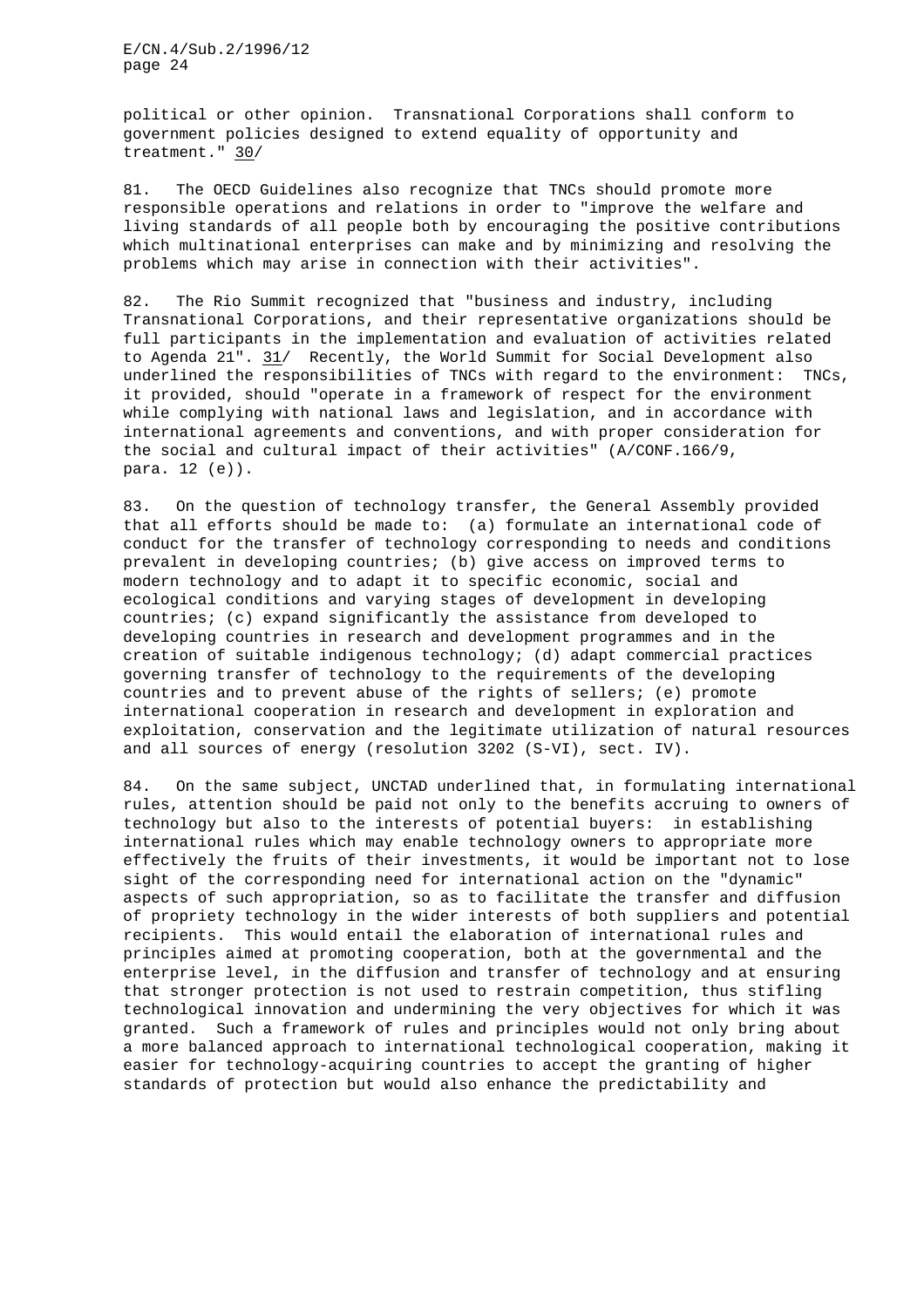transparency needed for the free flow of technology among nations ... The failure to adopt an international framework for inter-enterprise and intergovernmental cooperation on the transfer of technology might result in an unbalanced situation which would be to the particular disadvantage of less technologically advanced countries. Such countries would be required to improve the terms of protection of foreign technologies without a concomitant improvement in the terms of transfer of such technologies. 32/

85. That attention should be paid not only to the benefits accruing to owners of technology but also to the interests of potential buyers is reflected in a number of international instruments including the Charter of Economic Rights and Duties of States which stipulates that all States should promote international scientific and technological cooperation and the transfer of technology "with proper regard for all legitimate interests including, inter alia, the rights and duties of holders, suppliers and recipients of technology" (art. 13 (2)).

## IV. INTERNATIONAL COOPERATION

86. The recognition of the interrelationship and interdependence between internal justice and international justice and, hence, that social progress and development are the shared concern and responsibility of all States is a fundamental principle first recognized in the Charter of the United Nations. Articles 55 and 56 of the Charter call for international cooperation to promote (a) higher standards of living, full employment, and conditions of economic and social progress and development; (b) solutions of international economic, social, health, and related problems; and international cultural and educational cooperation; and (c) universal respect for, and observance of, human rights and fundamental freedoms without distinction as to race, sex, language, or religion.

87. The duty of States to cooperate with each other has been developed and elaborated further in numerous international instruments, particularly in the Declaration on Principles of International Law concerning Friendly Relations and Cooperation among States in accordance with the Charter of the United Nations. 33/ Its recognition in the area of human rights was first formulated in the Universal Declaration of Human Rights which provides that "everyone is entitled to a social and international order in which the rights and freedoms set forth in this Declaration can be fully realized" (art. 28). Subsequently, the International Covenant on Economic, Social and Cultural Rights reaffirmed the need for international cooperation, both in a general provision relating to all rights contained therein and, as described earlier in the present report, in separate provisions dealing with specific rights. In the general provision, States parties recognize the essential importance of "international assistance and cooperation, especially economic and technical", for the realization of the rights recognized in the Covenant  $(\text{art. } 2 \cdot (1))$ .

88. The Declaration on the Right to Development, which defines development as a multidimensional and global process encompassing the national and the international, reaffirmed the principle of duty of solidarity and requires all States to cooperate with each other to ensure development and to eliminate obstacles to development (art. 3). Moreover, they should fulfil their rights and duties in a manner that promotes "a new international economic order based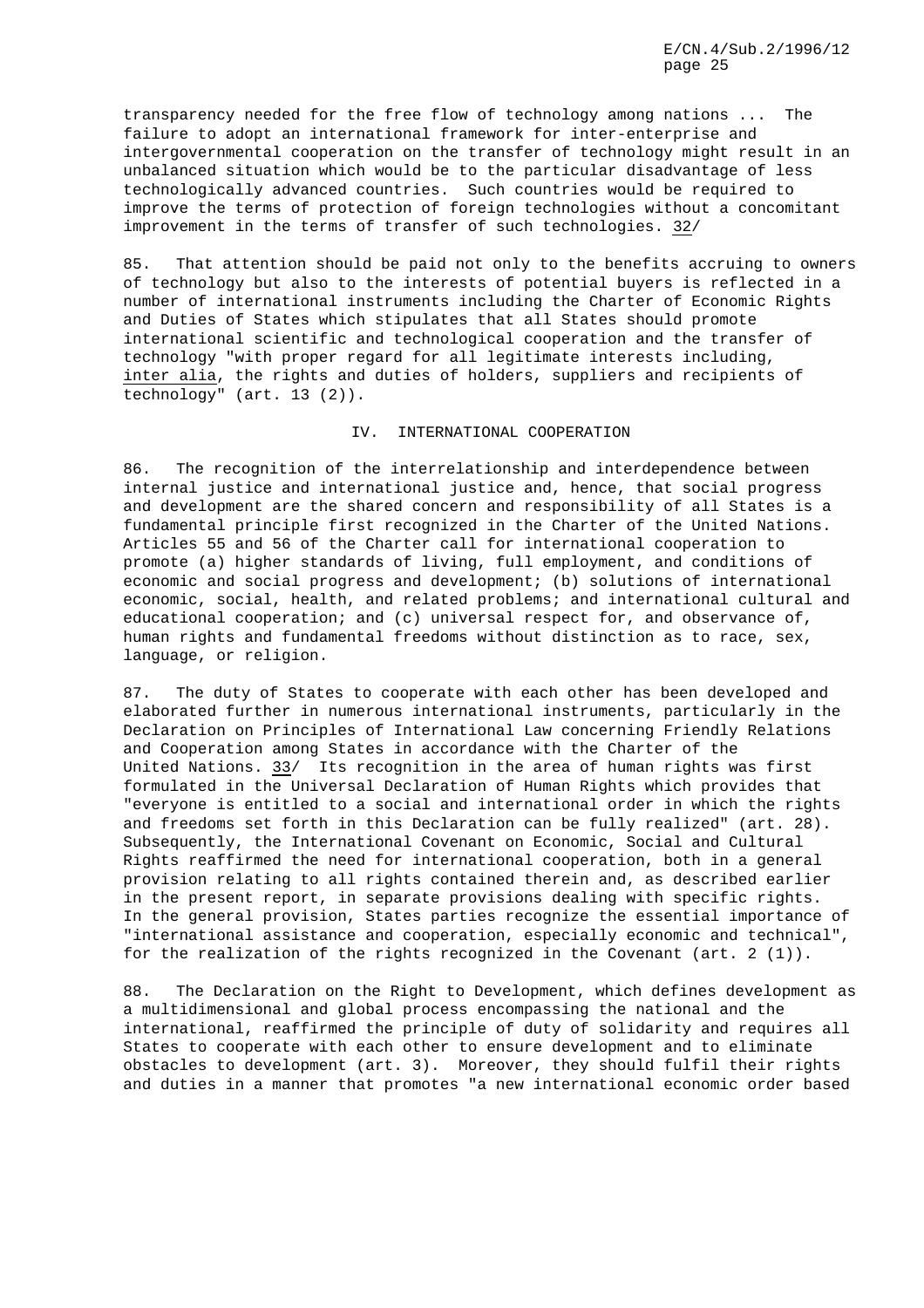on sovereign equality, interdependence, mutual interest and cooperation among all States as well as to encourage the observance and realization of human rights" (art. 3 (3)). The Special Rapporteur on the new international economic order and the promotion of human rights, Raúl Ferrero, underlined that the new international economic order must be centred on the human being: "the central or basic element in its establishment must be man, whose essential dignity must be defended and protected; it must accordingly be understood that the ultimate goal of the new order is respect for human rights and fundamental freedoms". 34/

89. The World Summit for Social Development reiterated that States should cooperate with each other to ensure development and eliminate obstacles to development and stipulated that "the international community should promote an effective international cooperation, supporting the efforts of developing countries, for the full realization of the right to development and the elimination of obstacles to development, through, inter alia, the implementation of the provisions of the Declaration on the Right to Development" (A/CONF.166/9, para. 17 (c)). It is to be noted that the Working Group on the Right to Development at its first session identified the concentration of economic and political power as an obstacle to the realization of the right to development  $(E/CN.4/1994/21,$  para. 65 (h)).

90. The Working Group on the Right to Development has stressed the importance of strengthening effective international solidarity as globalization of economic activities reduces the margin of manoeuvre available to States. In this context, developed countries, particularly the most powerful countries, have major responsibility to create a stable and predictable global economic environment favourable to accelerated and sustainable development. 35/

91. The principles on which international cooperation must be based have been established in a number of international instruments. In this regard, while the attention of the Sub-Commission is drawn to the principles listed in the report of the Secretary-General on a preliminary set of basic policy guidelines on structural adjustment programmes and economic, social and cultural rights (E/CN.4/Sub.2/1995/10, paras. 159-173; 175-184), it is of importance to recall the Copenhagen Programme of Action which stipulated that international support for national efforts "must be in conformity with the Charter of the United Nations, principles of international law and the Declaration on Principles of International Law concerning Friendly Relations and Cooperation among States in accordance with the Charter of the United Nations" (para. 17).

92. Specific formulations on the duty of international cooperation to democratize access to scientific knowledge and technology can be found in a number of international instruments.

93. The Declaration of the Principles of International Cultural Cooperation proclaims, inter alia, that "cultural cooperation is a right and a duty for all peoples and all nations, which should share with one another their knowledge and skills" (art. V) and that "international cooperation, while promoting the enrichment of all cultures through its beneficent action, shall respect the distinctive character of each" (art. VI). It also declares that the aim of such cooperation, which will cover all aspects of intellectual and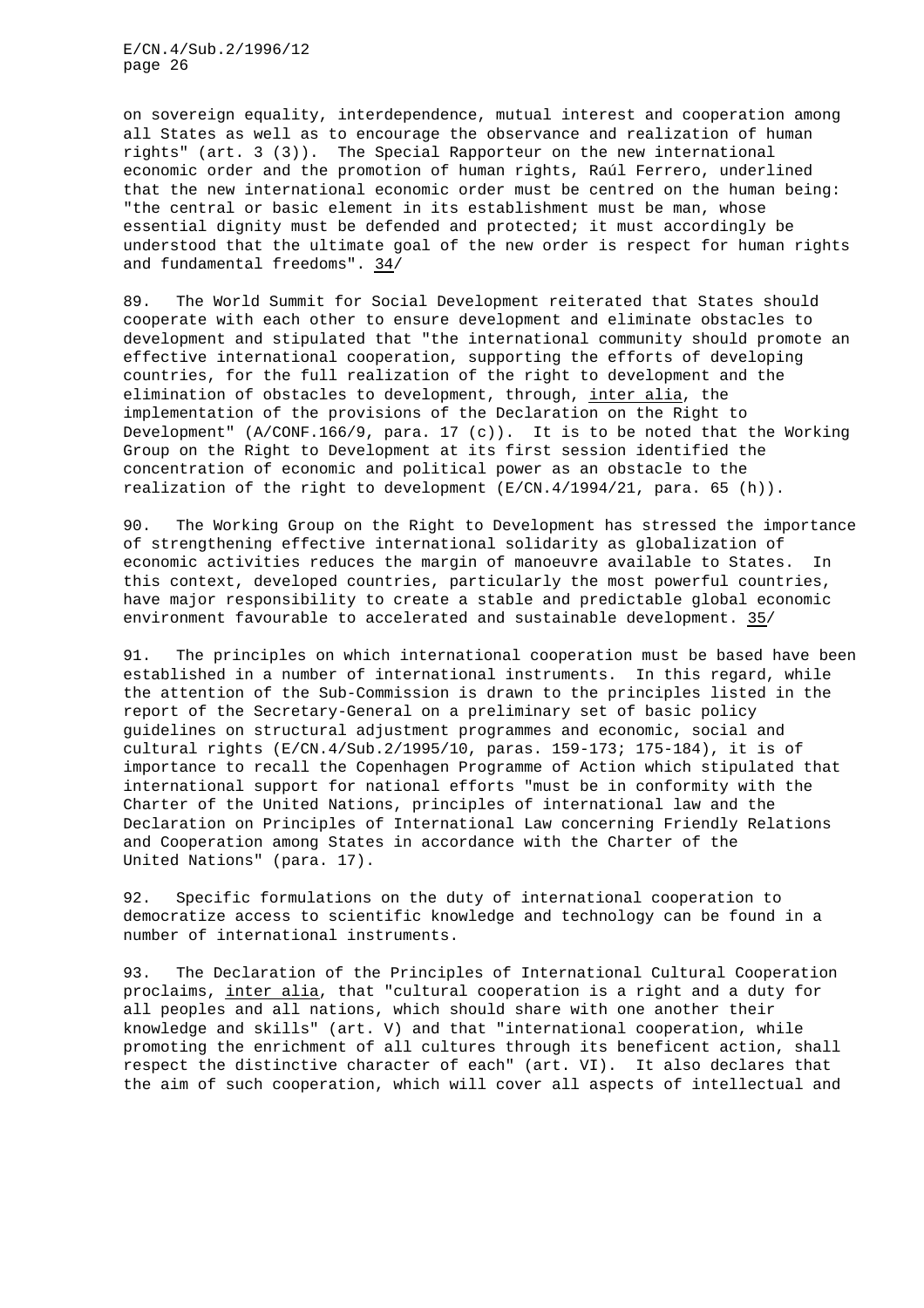creative activities relating to education, science and culture, shall be, inter alia, to enable everyone to have access to knowledge, to share in advances made in science in all parts of the world and in the resulting benefits, and to raise the level of the spiritual and material life of man in all parts of the world (arts. III and IV).

94. In connection with the realization of social progress and development, the Declaration on Social Progress and Development provides that this will require, inter alia, the following:

(a) The provision to the developing countries of technical, financial and material assistance and of favourable conditions to facilitate the direct exploitation of their national resources and natural wealth by those countries with a view to enabling the peoples of those countries to benefit fully from their national resources (art. 23 (d));

(b) Intensification of international cooperation with a view to ensuring the international exchange of information, knowledge and experience concerning social progress and development (art. 24 (a));

(c) The broadest possible international, scientific and cultural cooperation and reciprocal utilization of the experience of countries with different economic and social systems and different levels of development, on the basis of mutual advantage and strict observance of and respect for national sovereignty (art. 24 (b));

(d) Increased utilization of science and technology for social and economic development; arrangements for the transfer and exchange of technology, including know-how and patents, to the developing countries (art. 24 (c));

(e) The establishment of legal and administrative measures for the protection and improvement of the human environment, at both national and international level (art. 25 (a)).

95. The Charter of Economic Rights and Duties of States contains the following specific provisions relating to scientific and technological cooperation:

(a) All States have the responsibility to cooperate in the economic, social, cultural, scientific and technological fields for the promotion of economic and social progress throughout the world, especially that of the developing countries (art. 9);

(b) Developed countries should cooperate with the developing countries in the establishment, strengthening and development of their scientific and technological infrastructures and their scientific research and technological activities so as to help to expand and transform the economies of developing countries (art. 13 (3));

(c) All States should cooperate in research with a view to evolving further internationally accepted guidelines or regulations for the transfer of technology, taking fully into account the interests of developing countries  $(art. 13 (4));$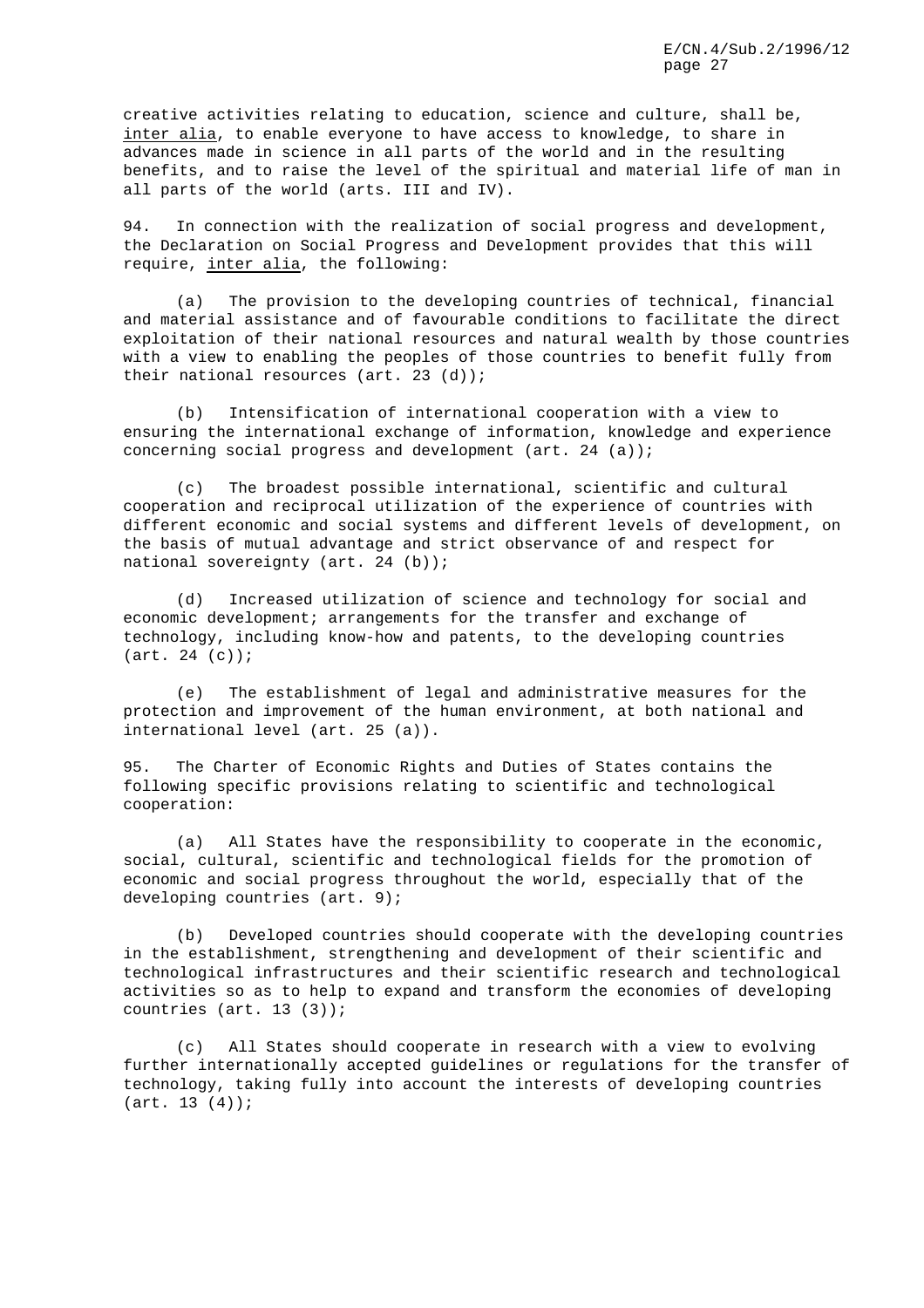(d) All States should promote international scientific and technological cooperation and the transfer of technology, with proper regard for all legitimate interests including, inter alia, the rights and duties of holders, suppliers and recipients of technology. In particular, all States should facilitate the access of developing countries to the achievements of modern science and technology, the transfer of technology and the creation of indigenous technology for the benefit of the developing countries in forms and in accordance with procedures which are suited to their economies and their needs (art. 13 (2)).

96. The last-mentioned was also recognized in the Declaration on the Establishment of a New International Economic Order; the Programme of Action required that all efforts should be made, inter alia, to expand significantly the assistance from developed to developing countries in research and development programmes and in the creation of suitable indigenous technology and "to promote international cooperation in research and development in exploration and exploitation, conservation and the legitimate utilization of natural resources and all sources of energy" (para. IV (c) (e)). It also provided for the formulation of an international code of conduct for TNCs to, inter alia, bring about assistance, transfer of technology and management skills to developing countries on equitable and favourable terms (para. V (c)).

97. The Declaration on the Use of Scientific and Technological Progress in the Interests of Peace and for the Benefit of Mankind contains the following provisions:

(a) All States shall promote international cooperation to ensure that the results of scientific and technological developments are used ... for the purpose of the economic and social development of peoples and the realization of human rights and freedoms in accordance with the Charter of the United Nations (para. 1);

(b) All States shall cooperate in the establishment, strengthening and development of the scientific and technological capacity of developing countries with a view to accelerating the realization of the social and economic rights of the peoples of those countries (para. 5).

98. The Copenhagen Programme of Action provides that measures should be taken to provide technical assistance and expanded transfer of technology to developing countries to integrate technology and employment policies with other social objectives, and to establish and strengthen national and local technology institutions (para. 50 (d)).

99. In the Declaration on the Use of Scientific and Technological Progress in the Interests of Peace and for the Benefit of Mankind, the General Assembly proclaimed that all States should promote international cooperation to ensure that the results of scientific and technological development were used in the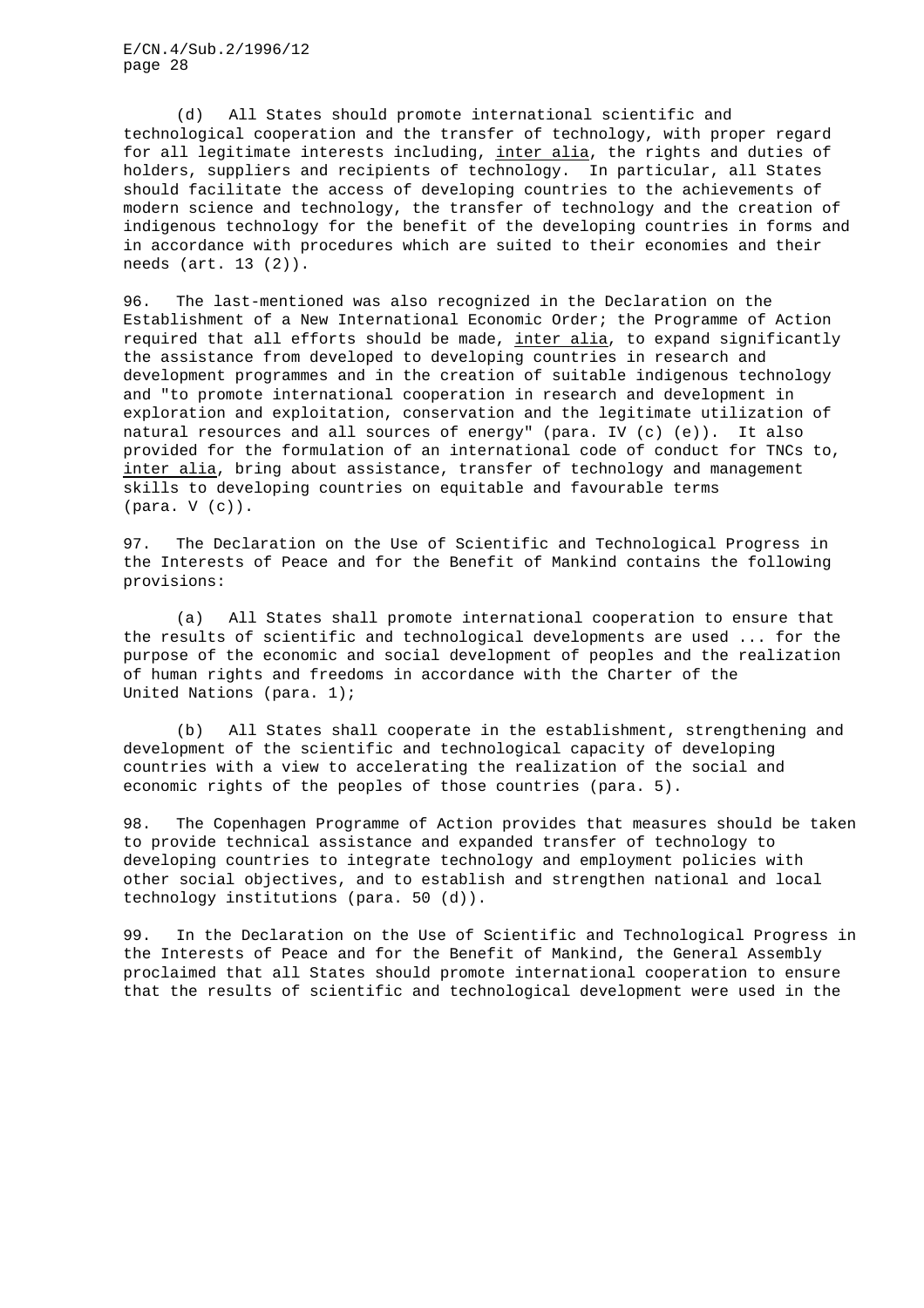interests of strengthening international peace and security, freedom and independence, and also for the purpose of the economic and social development of peoples and the realization of human rights and freedoms in accordance with the Charter of the United Nations, and should refrain from any acts involving the use of scientific and technological achievements for the purposes of violating the sovereignty and territorial integrity of other States, interfering in their internal affairs, waging aggressive wars, suppressing national liberation movements or pursuing a policy of racial discrimination. Such acts are not only a flagrant violation of the Charter of the United Nations and of the principles of international law, but constitute an inadmissible distortion of the purposes that should guide scientific and technological developments for the benefit of mankind (paras. 1 and 4).

100. With regard to the activities of TNCs in general, the Lima Declaration and Plan of Action on Industrial Development and Cooperation adopted at the Second General Conference of the United Nations Industrial Development Organization in 1975 provides that developed countries should cooperate in ensuring that the activities of TNCs are in keeping with the economic and social objectives of the developing countries in which they operate.

101. The Charter of Economic Rights and Duties of States stipulates that States should cooperate with each other in the exercise of the right of every State "to regulate and supervise the activities of TNCs within its national jurisdiction and take measures to ensure that such activities comply with its laws, rules and regulations and conform with its economic and social policies. TNCs shall not intervene in the internal affairs of a host State" (art. 2 (2) (b)).

102. In connection with the role of international institutions, human rights bodies have pointed out that the international financial and economic institutions directly involved in designing, promoting and implementing development programmes are not exempt from considering the human rights implications of their work programme and have underlined the importance of not separating the economic and monetary aspects from the social aspects as well as the need to enhance the dialogue between international social and humanitarian agencies and international institutions responsible for financial and trade questions. The World Conference on Human Rights in the Vienna Declaration and Programme of Action called on regional organizations and prominent international and regional finance and development institutions to assess also the impact of their policies and programmes on the enjoyment of human rights (A/CONF.157/23, Part II, para. 2).

V. SCIENCE AND TECHNOLOGY: A PEOPLE-CENTRED APPROACH

103. There is general recognition that science and technology is of fundamental importance for the promotion of social and economic development, including its application to the solution of environmental problems, as well as for the realization of economic, social and cultural rights and the right to development. At the same time, it is recognized that, while technology and know-how can provide ever-increasing opportunities to better the conditions of life of peoples and nations, they can also give rise to social problems, cause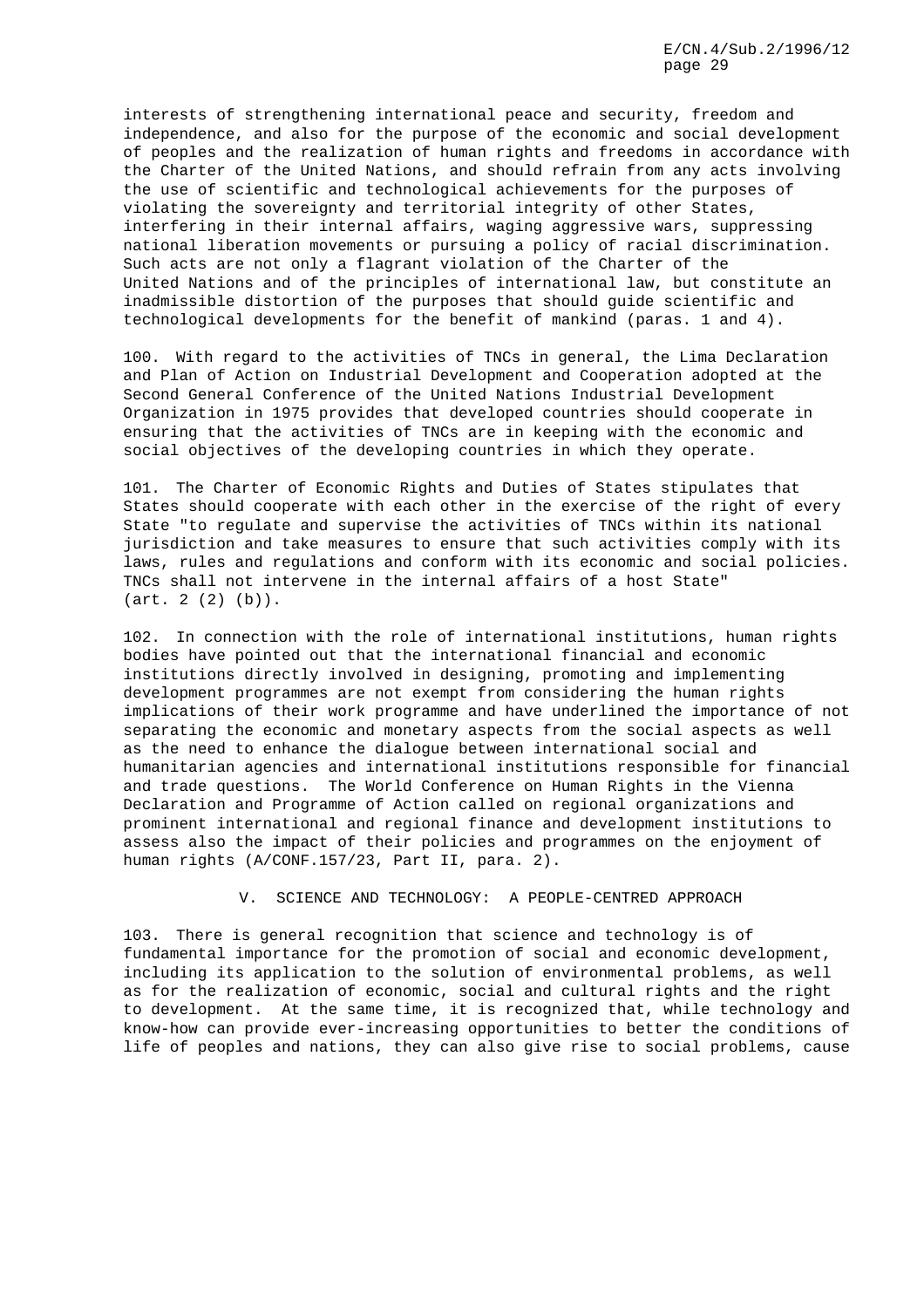a deterioration of the human environment, serve as an instrument of domination over peoples, groups or individuals, and threaten the human rights and fundamental freedoms of the individual.

104. In this connection, Cristescu drew special attention to the role of TNCs: "Science in general is a positive force in society for increasing production and improving the conditions of life of the citizens. At the same time, there is the new phenomenon of the large multinational corporations, which often pollute the air and water and disrupt the economic and social fabric of developing countries." 36/ He underlined that "science and technology should be subordinated not to profit aims but to the needs of society. Thus, they should be systematically directed towards raising the living standards of the producers and serve to develop personality, help to develop the creative character of labour, to level out the main differences between conditions in the city and in rural areas, between mental and physical labour, to limit heavy physical and monotonous work in order to create the material prerequisites under which labour, through which man fashions himself, can become his main need." 37/ The Secretary-General has stated elsewhere that the management of the world's economic future can no longer be left to the law of profit. 38/

105. The negative consequences of technology is a subject of debate particularly in the context of international technology transfers. The preoccupation of the international community in this regard is reflected in various international instruments which stipulate clearly that the objective of science and technology should be the pursuit of social goals and the realization of human rights.

106. In the Declaration on the Use of Scientific and Technological Progress in the Interests of Peace and for the Benefit of Mankind, 39/ the General Assembly, inter alia, recognized that scientific and technological progress is of great importance in accelerating the social and economic development of developing countries and, aware that the transfer of science and technology is one of the principal ways of accelerating the economic development of developing countries, proclaimed that States should adopt measures, including in some cases legislative measures, aimed at the following social objectives:

(a) "To ensure that scientific and technological achievements satisfy the material and spiritual needs for all sectors of the population" (para. 3);

(b) "To extend the benefits of science and technology to all strata of the population and to protect them, both socially and materially, from possible harmful effects of the misuse of scientific and technological developments ..." (para. 6);

(c) "To ensure that the utilization of scientific and technological achievements promotes the fullest realization of human rights and fundamental freedoms without any discrimination whatsoever on grounds of race, sex, language or religious beliefs (para. 7);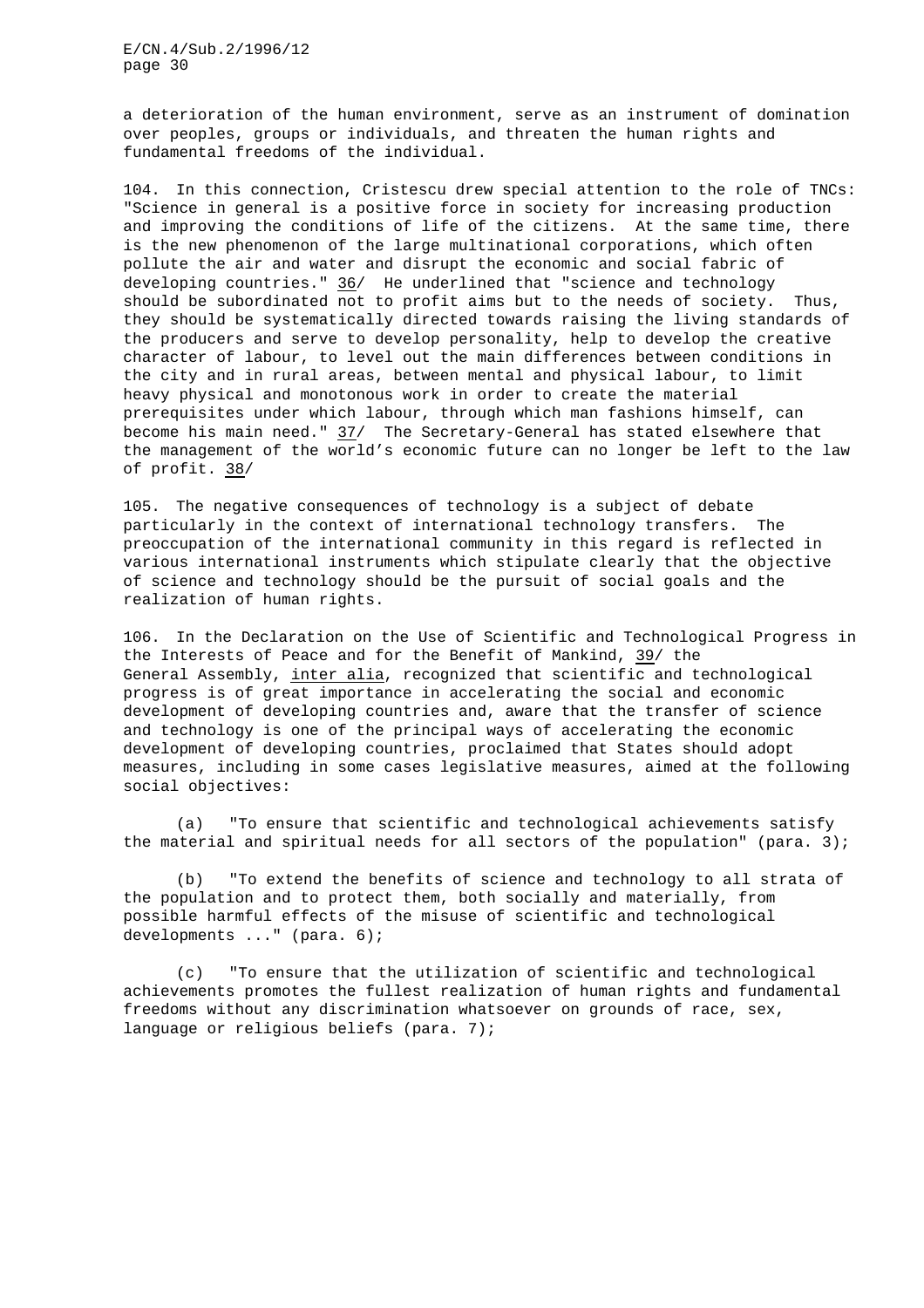(d) "To prevent and preclude the utilization of scientific and technological achievements to the detriment of human rights and fundamental freedoms and the dignity of the human person" (para. 8).

107. The Declaration on Social Progress and Development stipulated that social progress and development should aim at the attainment of the following main goals, inter alia, "a steady increase in the use of science and technology for the benefit of the social development of society" and "the protection and improvement of the human environment" (art. 13).

108. The ILO Tripartite Declaration, referring to employment creation, provided that "when investing in developing countries, transnational corporations should bear in mind the importance of using employment-creating technologies" (para. 19). In the Copenhagen Programme of Action, the international community required States to promote technological innovations and industrial policies that have the potential to stimulate employment creation and to consider their impact on vulnerable and disadvantaged groups (para. 50 (b)).

109. The Declaration on the Right to Development, adopted by the General Assembly in 1986, provides a general framework within which the question of access to and application of science and technology should be approached. The Declaration on the Right to Development, for the first time, challenged several traditional concepts of development. By redefining "development" as "a comprehensive economic, social, cultural and political process, which aims at the constant improvement of the well-being of the entire population and of all individuals on the basis of their active, free and meaningful participation in development and in the fair distribution of benefits resulting therefrom", it placed the human person, individually and collectively, squarely in the centre of all economic activity - as both the central subject and beneficiary of development.

110. The Declaration on the Right to Development approaches development in broad and comprehensive terms, as a multidimensional and global process encompassing the economic, social, cultural, civil and political spheres which are interdependent and complementary. It underlines a number of important principles on which development must be based including equality, non-discrimination, solidarity, self-reliance and social justice. Respect for these principles cannot be waived even in the short term. The progress sought is not just economic and financial efficiency and an improvement in the main macroeconomic indicators, but one that can be measured in terms of social justice, equality, well-being and respect for the fundamental dignity of all individuals, groups and peoples.

111. In policy terms, this approach requires that social objectives are an integral part of macroeconomic policies and not separated from the economic and monetary aspects of development. The Working Group on the Right to Development at its second session underlined that the approach adopted should not be partial and fragmented or implemented in a manner that is selective and hierarchical. The economic and monetary aspects of development should not be dissociated from its social aspects (E/CN.4/1995/11, para. 88). An approach that separates economic development from social development and macroeconomic policies from social objectives was identified by the Working Group as an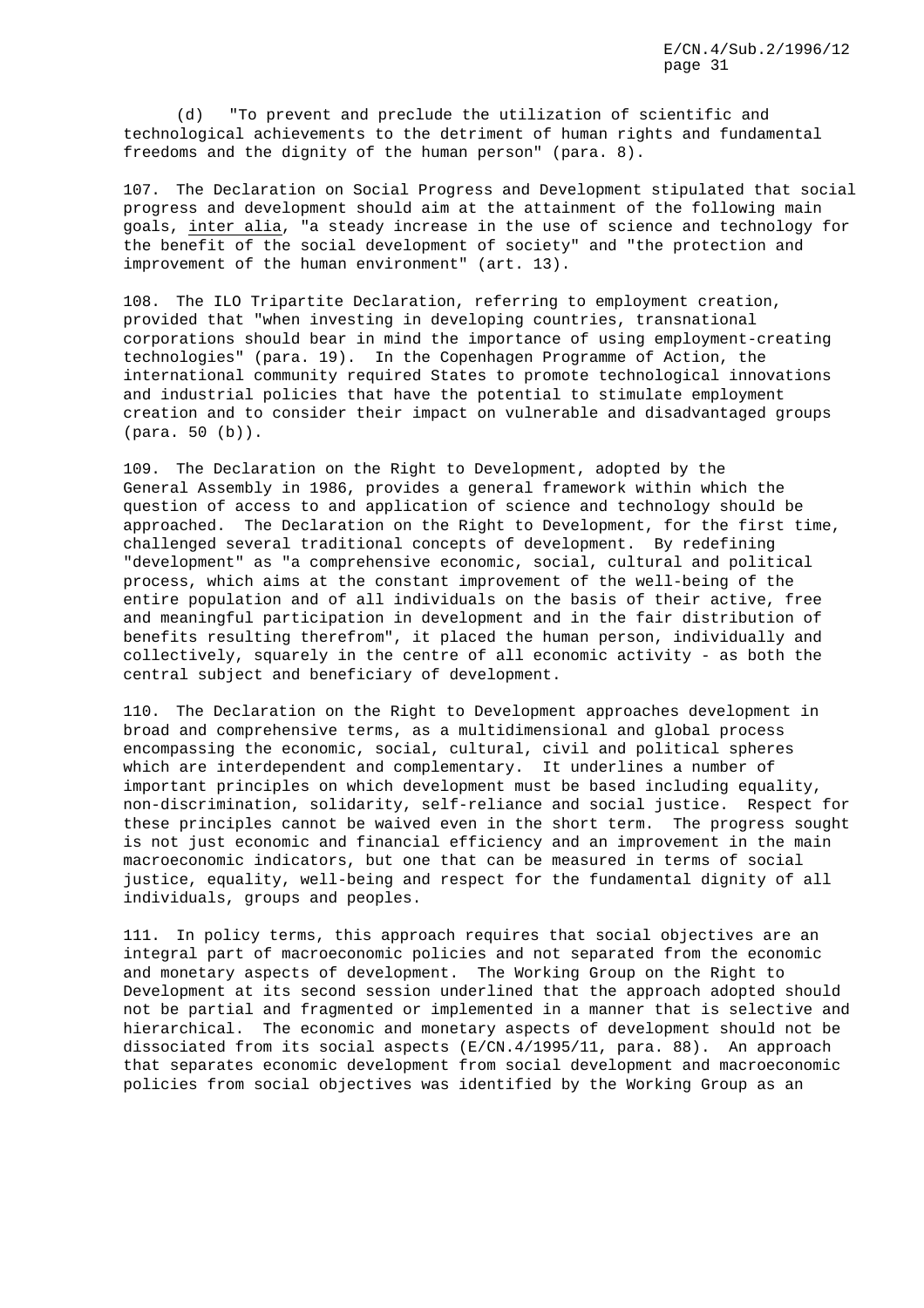obstacle to the realization of the right to development (para. 41). The Declaration of Philadelphia, adopted at the General Conference of the ILO (1944), provided that all policies and measures, in particular those of an economic and financial character, should be judged and accepted only in so far as they may be held to promote and not to hinder the achievement of the right of all human beings, without discrimination, to pursue both their material well-being and their spiritual development in conditions of freedom and dignity, of economic security and equal opportunity (annex II (a)).

112. The interdependence between the economic, social and cultural aspects was also recognized in the Declaration of the Principles of International Cultural Cooperation, which covers all aspects of intellectual and creative activities relating to education, science and culture. It proclaimed that "Nations shall endeavour to develop the various branches of culture side by side and, as far as possible, simultaneously, so as to establish a harmonious balance between technical progress and the intellectual and moral advancement of mankind" (art. II).

113. The importance of maintaining an equilibrium between the economic and the social was also recognized in the Declaration on Social Progress and Development. It provided that social progress and development should aim, inter alia, at "the establishment of a harmonious balance between scientific, technological and material progress and the intellectual, spiritual, cultural and moral advancement of humanity" (art. 13 (b)).

114. The people-centred approach to development implies that what is understood by "development" is subjective. The human person, individually and collectively, as the central subject of development, must be the active participant - determining the objectives to be achieved as well as the means and methods to be adopted - and beneficiary of development. Its definition, orientation and implementation can only be carried out with the effective participation of all in decisions that affect their lives.

115. In the Copenhagen Programme of Action the World Summit for Social Development reiterated that "human persons are at the centre of social development" and to this end called on the international community to support national efforts and to ensure that this is fully reflected in the programmes and activities of subregional, regional and international organizations" (para. 17 (d)).

116. It follows from the above that no one model of development is universally applicable to all cultures and peoples and cannot be imported nor be based on the charity of developed countries. It can only be the result of national policy and strategy which takes into consideration the specific context of each country while acknowledging economic realities. 40/ Hence, States have primary responsibility for the creation of national and international conditions favourable to the realization of the right to development and for the formulation of national development policies, thus recognizing their central role in development. The Declaration on the Right to Development provides that these policies should "aim at the constant improvement of the well-being of the entire population and of all individuals on the basis of their active, free and meaningful participation in development and in the fair distribution of the benefits resulting therefrom" (arts. 2 (3) and 3 (1)).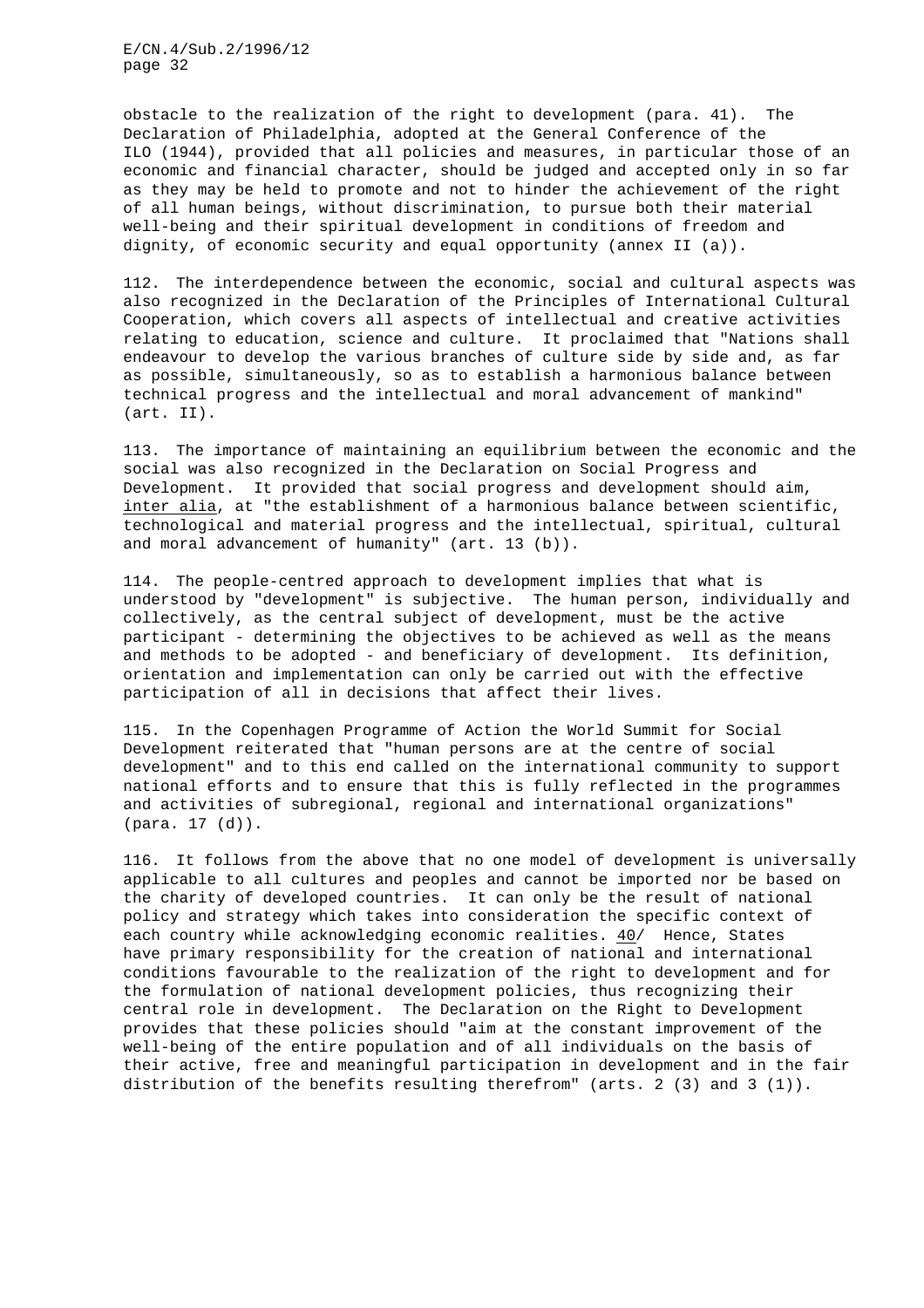General Assembly resolution 42/115 and Commission on Human Rights resolutions 1987/18 and 1988/19, referring specifically to TNCs, emphasized the role of the public sector in promoting the economic development of developing countries and urged TNCs to ensure that their activities did not adversely affect the process of implementing human rights in developing countries. The requirement that the human person, individually and collectively, should be at the centre of development also figures in a number of articles of international instruments referring to international cooperation and will be considered in a later chapter of the present report.

117. Principles such as equality, non-discrimination and social justice are fundamental to all human rights, including economic, social and cultural rights and the right to development. They are equally applicable to relations between individuals and groups at the national level, as well as between peoples and States at the international level.

118. The state of economic and social development or underdevelopment throughout the world reflects a profound disequilibrium in the production and use of resources between nations and shows increasingly larger differences in the production and use of scientific knowledge and techniques. Cristescu pointed out that "the developing countries are receiving too little of the technology needed to accelerate their economic growth and the gap between the developed and developing world is growing wider. The 'brain drain' deprives the developing world of many much-needed scientists, doctors, engineers, etc. ... Many of the ill effects of pollution fall on those least able to ward off its adverse consequences, while the benefits of industrial development are mainly reaped by the industrialized countries. The sites chosen for atmospheric atomic testing are usually in undeveloped parts of the world, far from the population of the countries which make the bomb. Modern fishing gear permits the fleets of technologically advanced countries to exploit the natural resources adjacent to developing countries and to pollute the seas. The local pollution of the environment in developing countries is often caused by foreign corporations that exploit local resources."  $41/$ 

119. Concerns related to the adverse consequences on human rights of the concentration of wealth have been expressed in human rights bodies. The Sub-Commission, for instance, in its resolution 1995/30, endorsed the conclusion initially established in the preparatory document prepared by Asbjørn Eide (E/CN.4/Sub.2/1994/21) and repeated in José Bengoa's preliminary report (E/CN.4/Sub.2/1995/14) that the concentration of wealth constitutes a serious obstacle to the realization of human rights, be they economic, social, cultural, political or civil. Cristescu, in his study on the right of peoples to self-determination, referred to the problem of monopoly control by TNCs and developing countries: "The concentration of economic power in large multinational corporations is a phenomenon that particularly affects the developing countries. The less developed countries need the capital and technological processes these corporations can bring, but they are very difficult to control because of their size and nature. In several technological fields, certain companies have a virtual monopoly of a particular product." 42/ He underlined that "only when democracy is also extended to the economy will science and technology play a genuine social role." 43/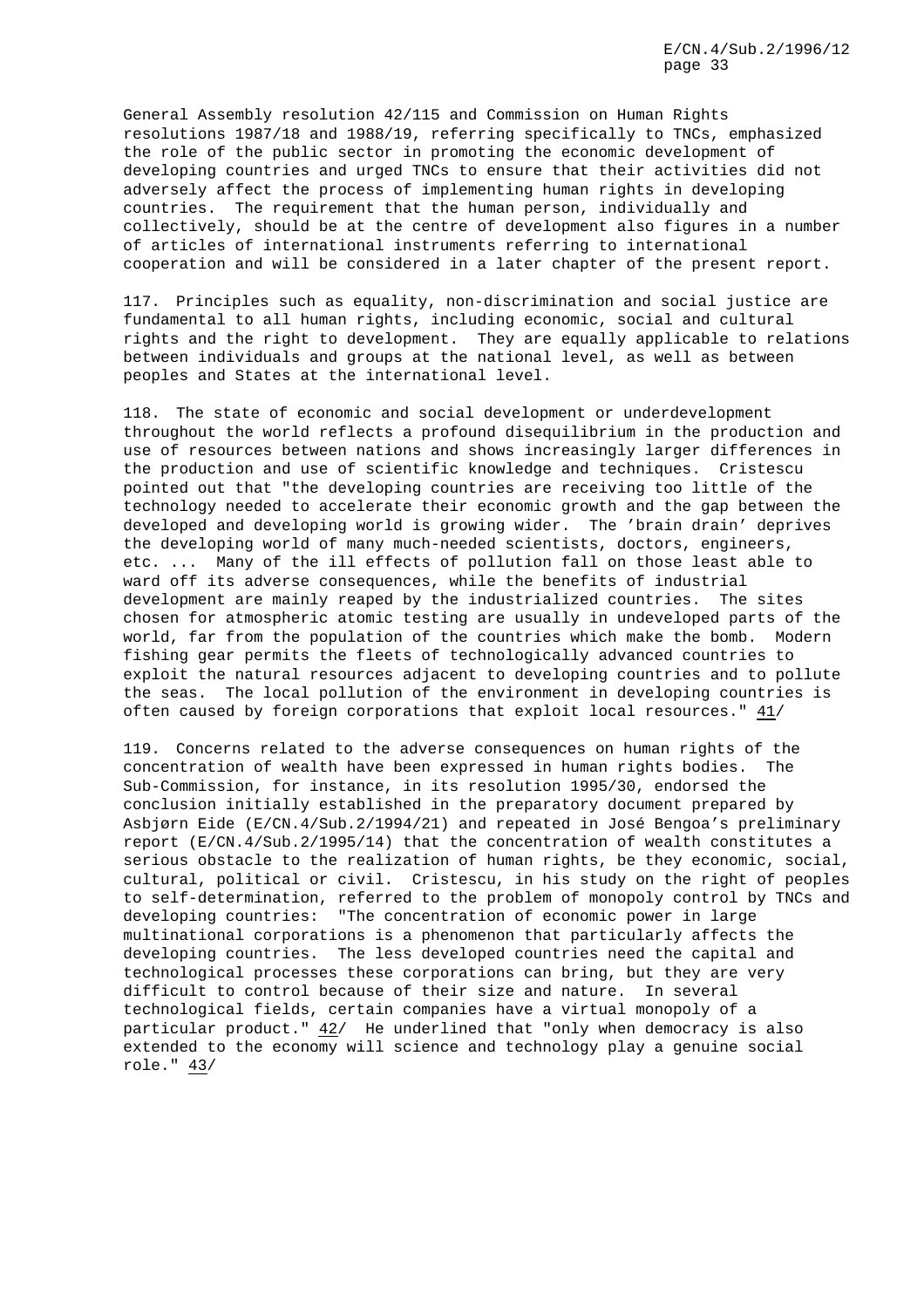120. Following from the recognition that "all cultures form part of the common heritage belonging to all mankind", 44/ the international community has, in numerous international instruments, provided for its equitable distribution to all without discrimination. This was first implicitly recognized in the wording of the Universal Declaration and the International Covenant on Economic, Social and Cultural Rights.

121. Subsequently, the Declaration on Social Progress and Development recognized the principle of "equitable sharing of scientific and technological advances by developed and developing countries" as one of the main goals of social progress and development (art. 13), and proclaimed that "social progress and development require ... the establishment, in conformity with human rights and fundamental freedoms and with the principles of justice and the social function of property, of forms of ownership of land and of the means of production which preclude any kind of exploitation of man, ensure equal rights to property for all and create conditions leading to genuine equality among people" (art. 6). It also declared that "social progress and development shall aim at achieving ... the elimination of all forms of foreign economic exploitation and all other practices and ideologies contrary to the purposes and principles of the Charter of the United Nations" (art. 12 (c)).

122. On the question of democratization of access to productive resources, the Declaration on the Right to Development stipulates measures to be taken at both the national and the international levels, recognizing the interdependence and interrelationship between national justice and international justice. At the national level, it requires the participation of all sectors, on the basis of equality, in the benefits of development, and requires States to undertake "all necessary measures for the realization of the right to development and shall ensure, inter alia, equality of opportunity for all in their access to basic resources, education, health services, food, housing, employment and the fair distribution of income" and to carry out "appropriate economic and social reforms ... with a view to eradicating all social injustices" (art. 8 (1)). The Copenhagen Programme of Action of the World Summit for Social Development contains various measures aimed at the diffusion of new and appropriate technology by increasing the access to it of small farmers and agricultural workers, women, the informal sectors and local enterprises, as well as persons with disabilities and vulnerable groups "on the basis of equality" (paras. 32 (b) and 51 (f)). The Global Consultation on the Right to Development also emphasized that "measures formulated to promote the right to development must focus on the democratic transformation of existing political, economic and social policies and structures." 45/

123. At the international level, the Declaration on the Right to Development calls upon States "to promote a new international economic order based on sovereign equality, interdependence, mutual interest and cooperation among all States, as well as to encourage the observance and realization of human rights" (art. 3 (3)). In the Copenhagen Programme of Action, the international community undertook to promote the realization of the right to development through, inter alia, "equitable economic relations and a favourable economic environment at the international level" (para. 15 (c)).

124. Human rights bodies have drawn attention to the ways in which the globalization of the economy, particularly through the adoption of structural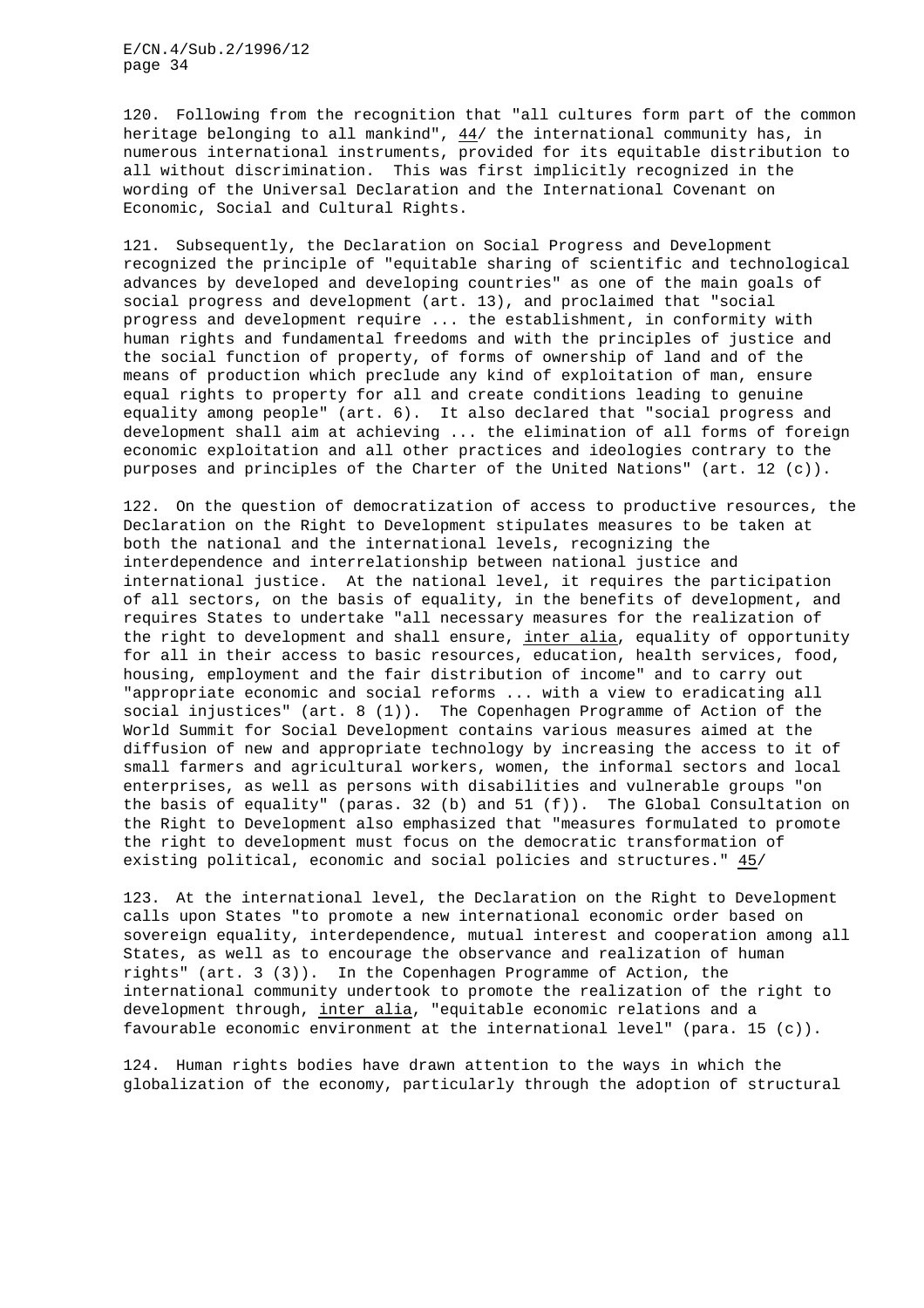adjustment programmes, is reducing the ability of peoples and developing country States to formulate social, economic, monetary and fiscal policies in terms of their own economic and social goals. It is also argued that the agreement to establish the World Trade Organization may exacerbate existing inequalities by increasing competition and concentration. This in turn would lead to further indebtedness, unequal participation in international trade, increase in the transfer of resources from the South to the North and uneven development at national, regional and international levels. 46/ The Working Group on the Right to Development pointed out at its second session that, since the establishment of new rules governing international trade relations cannot by itself protect the interests of developing countries, efforts should be made to ensure that developing countries do not lag behind as a result of new rules governing international trade relations (E/CN.4/1995/1, para. 91).

#### Notes

1/ Aureliu Cristescu, The Right to Self-Determination: Historical and Current Development on the Basis of United Nations Instruments (United Nations publication, Sales No. E.80.XIV.3), para. 653.

2/ Proclaimed by the General Conference of the United Nations Educational, Scientific and Cultural Organization at its fourteenth session, 1966.

3/ Cristescu, op. cit., paras. 584, 650 and 654.

4/ General Assembly resolution 41/128 of 4 December 1986.

5/ General Assembly resolution 2542 (XXIV) of 11 December 1969.

6/ General Assembly resolution 3281 (XXIX) of 12 December 1974.

7/ Héctor Gross Espiell, The Right to Self-Determination (United Nations publication, Sales No. E.79.XIV.5), para. 136.

8/ General Assembly resolution 3201 (S-VI) of 1 May 1974.

9/ E/C.10/1992/5, paras. 8, 11, 12.

10/ P. Muchlinski, Multinational Enterprises and the Law, Oxford, Blackwell, 1995, p. 432.

11/ Cristescu, op. cit., para. 358 (c).

12/ Muchlinski, op. cit., p. 428.

13/ WHO Task Force on Health Economics, Health Economics, WTO: What's in it for WHO?, WHO/TFHE/95.5, p. 33.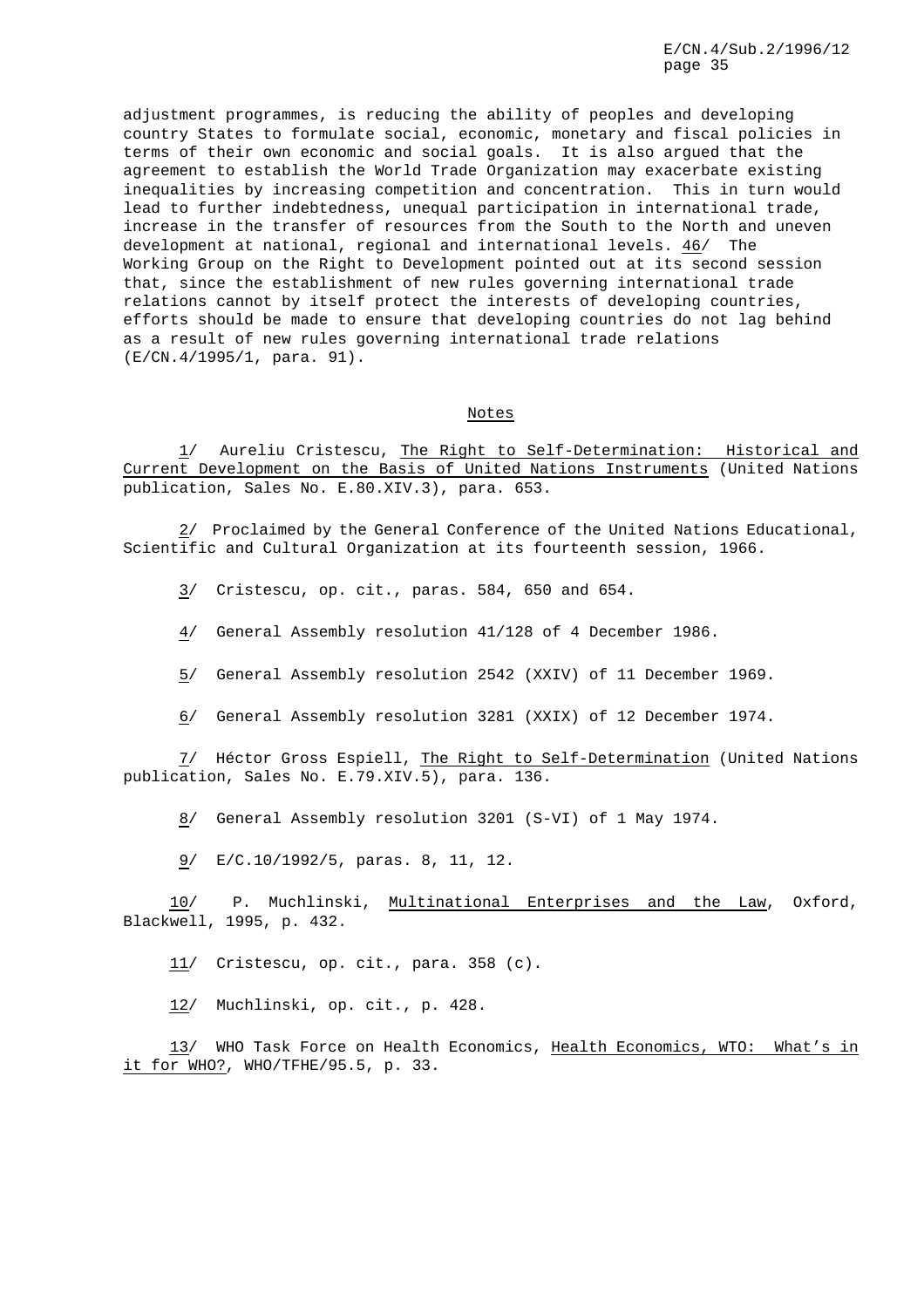14/ South Centre, "The Uruguay Round Intellectual Property Rights Regime: Implications for Developing Countries". Paper prepared for the Eleventh Summit of the Non-Aligned Movement (Cartagena, 18-20 October 1995).

15/ Ibid.

16/ Ibid. See also E/CN.4/Sub.2/1995/26, para. 23.

17/ FAO, AGROSTAT Database on Food Balance Sheets (Intzake), 1991.

18/ RAFI's database is based on patents issued at the United States Patent and Trademark Office from 1985 through July 1995.

19/ General Assembly resolution 3202 (S-VI) of 1 May 1974.

20/ E/CONF.65/20 (United Nations publication, Sales No. E.75.II.A.3), chap. V. Adopted by the World Food Conference (Rome, 5-16 November 1974) convened under General Assembly resolution 3180 (XXVIII) and endorsed by the General Assembly in resolution 3348 (XXIX) of 17 December 1974.

21/ Cristescu, op. cit., para. 671.

22/ E/C.10/1992/8, para. 24.

23/ Ibid., para. 18.

24/ World Bank, Report to the Development Committee and Guidelines on the Treatment of Foreign Direct Investment, in Legal Framework for the Treatment of Foreign Direct Investment, vol. II, 1992.

25/ UNCTAD, World Investment Report 1994 (United Nations publication, Sales No. E.94.II.A.14, chap. VII, Box VII.1, p. 280.

26/ These were the focus of the background document submitted to the Sub-Commission at its previous session (E/CN.4/Sub.2/1995/11).

27/ E/C.10/1992/8, para. 34.

28/ UNCTAD, op. cit., p. 313.

29/ See The regional and national dimensions of the right to development: study by the Secretary-General (E/CN.4/1421), 1980.

30/ See E/1990/94, section on "Respect for human rights and fundamental freedoms", p. 7.

31/ Report of the United Nations Conference on Environment and Development (Rio de Janeiro, 3-14 June 1992), vol. I (United Nations publication, Sales No. E.93.I.8), Agenda 21, chap. 30, para. 30.1.